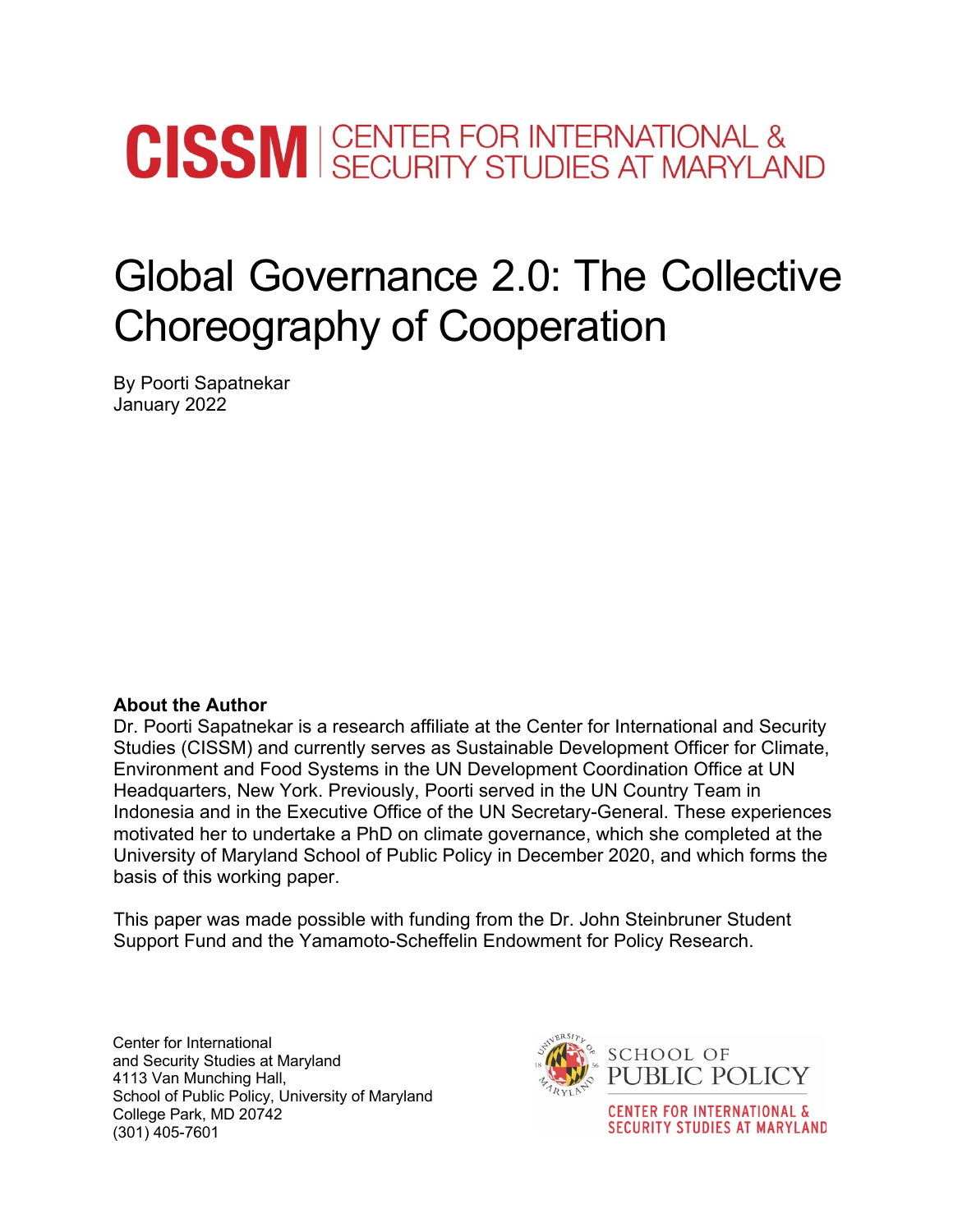# **Executive Summary**

Multi-stakeholder partnerships among states and non-state actors have become increasingly prevalent models for the delivery of global public goods, and a variety of international organizations—particularly the United Nations entities—are pouring resources into large-scale efforts such as conferences and summits to promote partnerships. But are such efforts effective? If so, what is the causal mechanism at work?

This working paper presents the following insights, policy recommendations and directions for future research arising from an analysis of all major efforts by international organizations to promote partnerships on climate change during 2000-2015:

- Contrary to conventional wisdom, very few intergovernmental conferences and summits designed to promote climate change partnerships have been successful, but those few successful efforts caused the biggest known surges in the growth of partnership.
- Artful organization was necessary for success, in effect, nudging economic actors by capitalizing on their existing motivations and lowering barriers to cooperation.
- Such organization—best described as the *collective choreography of cooperation*—centers around leadership and centralized decision-making combined with the principle of subsidiarity whereby those actors who are most influential in the sectors are empowered to lead partnership efforts in the context of the conference or summit, and is supported by strategic timing, leaderslevel participation, sectoral orientation of stakeholders and a credible vetting process that emphasizes ambitious, cooperative commitments.
- Realizing a *collective choreography of cooperation* requires a high degree of convening power and autonomy on the part of the organizer.
- Among international organizations, the requisite convening power and autonomy for collective choreography are currently only available to the office of the UN Secretary-General reflecting a development in international affairs best described as the expansion of the UN good offices function, with a domain that now includes climate change and a range that now includes non-state actors in addition to states.
- For climate action and the delivery of the Paris Agreement goals, particularly in the race to 2030, large-scale efforts taken by the Secretary-General in the next eight years could therefore prove determinant. This paper proposes a choreography cycle for climate action led by the UN Secretary-General coinciding with the five-year Global Stocktake of the Paris Agreement.
- The case of climate change opens a door for future research on the potential for collective choreography as a means to deliver global public goods. The selection of other goods to study in this light might be guided by a consideration of the features of the climate problem that have made it a suitable candidate for collective choreography.
- Four features of the climate problem have made it conducive to collective choreography: (1) distributed control over establishing the changes necessary for the solution; (2) potential for economic benefits to actors with control over delivering the solution; (3) high barriers to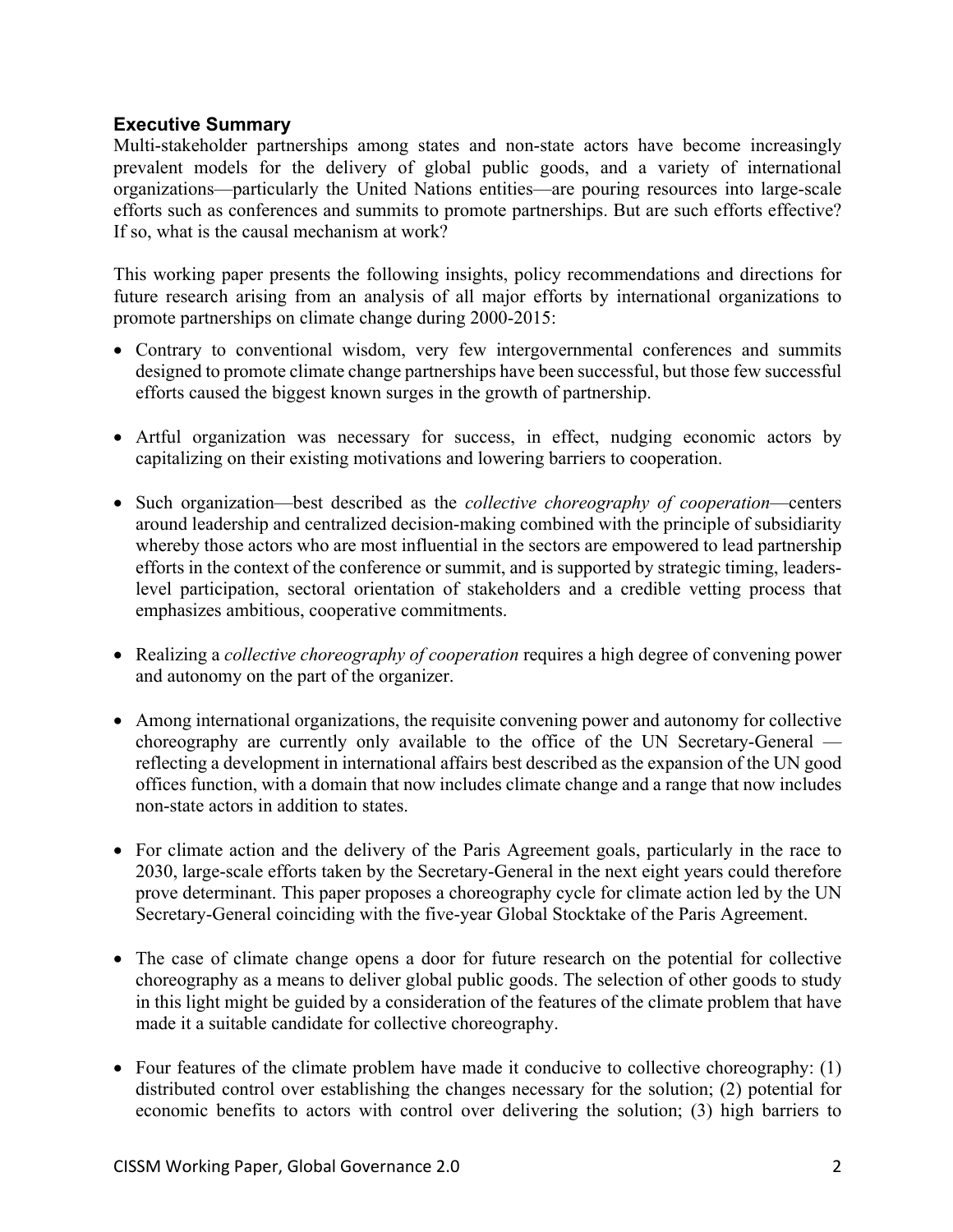cooperation among these actors; and (4) frustration among political leaders with the lack of progress in the intergovernmental arena, sufficient to convince them to welcome a mediation effort and/or alternative routes to solution.

• In a world characterized by increasing nationalism and retreat from multilateral institutions, collective choreography presents a potential pathway to accelerate the achievement of global goals while re-establishing the relevance and value of the international organizations.

# **1 Introduction**

# *1.1 The Growing Importance of Partnerships for Global Public Goods*

Global public goods (GPGs) have become a staple fixture in the national agendas of both developed and developing countries. Such goods, which by definition transcend political boundaries, are policy priorities in a range of issue areas, from peace and security to the environment, and from global health to economic growth. For example, a stable climate with global temperature no more than 2°C above pre-industrial times, which is necessary to avoid globally catastrophic loss of life, is a global public good. Likewise, nuclear security—that is, the reductions of risks and prevention of malicious acts (intentional or otherwise) related to nuclear material—is a GPG that benefits the whole world, as radioactive fallout does not respect national borders. Detection and containment of communicable diseases such as Covid-19 or Ebola also benefit people and economies of all countries in an interconnected world.

The conventional response for the delivery of global public goods has been the negotiation and implementation of legally binding agreements among national governments that are members of international organizations (IOs) such as the United Nations. Some such agreements have been highly effective. The Vienna Convention and its Montreal Protocol are seen as models of multilateral cooperation for their success in closing the hole in the ozone layer. <sup>1</sup> Others have had mixed success. The Treaty on Non-Proliferation of Nuclear Weapons (NPT) has helped to keep the number of countries with nuclear weapons small, and to confirm the purely peaceful nature of most civilian nuclear programs. But, a few countries who are not signatories to the NPT have nevertheless developed nuclear weapons outside the NPT's constraints, and the slow rate of progress on disarmament among the five countries with nuclear weapons under the NPT has angered many members that pledged not to acquire nuclear weapons. Some efforts to negotiate GPG agreements have failed completely. In the early 1990s, when the UN Framework Convention on Climate Change (UNFCCC) was being negotiated, efforts were also underway to reach agreement on a convention on forests. Following a two-year negotiation, however, UN member states were not able to achieve sufficient agreement on this contentious and challenging issue, yielding the infamous "Non-Legally Binding Authoritative Statement of Principles for a Global Consensus on the Management, Conservation and Sustainable Development of all Types of Forests" instead of a convention. This issue has since been relegated to ongoing dialogue in the UN Forum on Forests and as a topic in other conventions, such as the UNFCCC.

<sup>&</sup>lt;sup>1</sup> Benedick, *Ozone Diplomacy*; 'Why the Montreal Protocol Is the Most Successful Climate Agreement Ever'.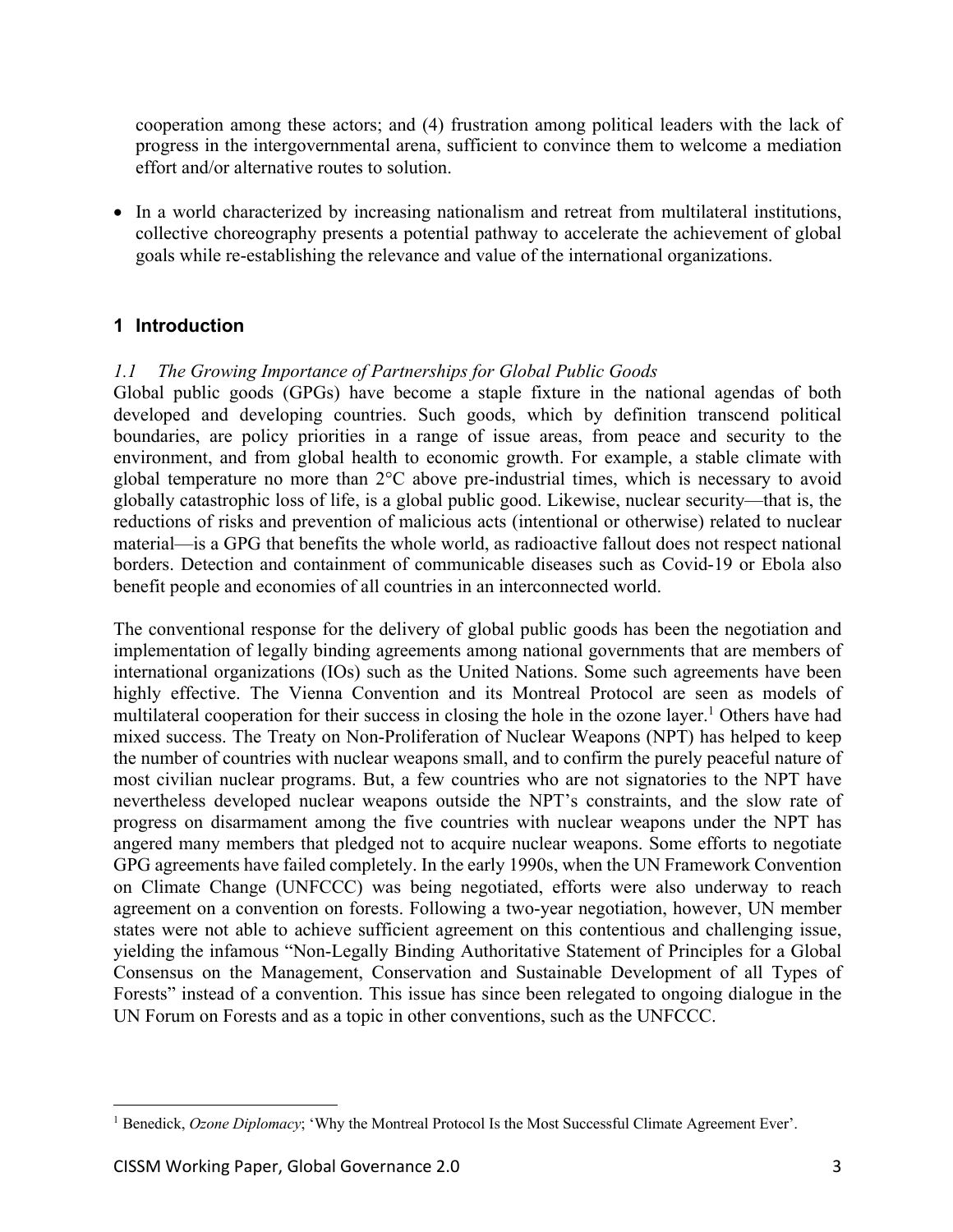Dissatisfaction with what has been achieved through traditional multilateral agreement has helped spur an exponential rise in multi-stakeholder partnerships over the past thirty years.<sup>2</sup> These are instances of *voluntary cooperation* that transcend traditional multilateral governance by convening coalitions of countries, cities, companies, and civil society to deliver global public goods. This trend also has had variable performance; some partnerships have been lauded for their success, but many have failed to deliver on their promise.<sup>3</sup> Nevertheless, enthusiasm for this modality has soared, particularly for climate change. Over 250 climate partnerships were launched between 2000 and 2015, and recent estimates suggest that the most ambitious partnerships on climate change have the potential to put the world on a  $2^{\circ}$ C pathway, in line with intergovernmental goals.<sup>4</sup>

In turn, the significance of voluntary cooperation has been recognised in the multilateral arena, and "partnership" has become a preferred operating mode in the global governance of development and climate change. The Sustainable Development Goals and the Paris Climate Agreement both prioritize partnerships, including multi-stakeholder partnerships, as a way forward for their effective implementation. 5

# *1.2 International Organizations and Partnerships*

States and non-state actors, as the protagonists of partnerships, have been the primary subject of research and practitioner focus on voluntary cooperation. Recently, studies have highlighted the importance of other types of actors as members of partnerships, notably IOs. <sup>6</sup> But IOs have also been engaged in the growth of voluntary cooperation in another way: by promoting them via largescale conferences, summits and related processes, without necessarily taking part in partnerships themselves. Indeed, large numbers of partnerships have been launched in association with intergovernmental summits or conferences.7

Analysis of partnerships launched at international conferences has focused on their quality and subsequent effectiveness.<sup>8</sup> There has been less focus on whether such conferences or summits have actually *caused* the growth of voluntary cooperation. Descriptive studies have suggested that IOs have "orchestrated" the growth in partnerships.<sup>9</sup> Such studies attribute purposive behavior to IOs, but have not compared approaches taken in various efforts, nor traced the conditions under which such efforts may succeed. Thus, we don't know which, if any, large-scale conferences and summits of IOs have *caused* the growth in quality and quantity of partnerships. Nor do we know under what conditions they have succeeded.

Despite this lacuna in knowledge, large amounts of resources are being poured into such efforts by IOs, based on the assumption that large-scale efforts are successful in promoting the growth of

<sup>2</sup> Pattberg et al., *Public-Private Partnerships for Sustainable Development*.

<sup>&</sup>lt;sup>3</sup> UN DESA, 'Voluntary Commitments and Partnerships for Sustainable Development'.

<sup>4</sup> NewClimate Institute et al., 'Global Climate Action from Cities, Regions and Businesses'.

<sup>5</sup> UNFCCC, 'Paris Agreement'; United Nations, 'Future We Want - Outcome Document .'

<sup>6</sup> Andonova, *Governance Entrepreneurs*.

<sup>7</sup> 'PARTNERSHIP INITIATIVES ANNOUNCED AT SUSTAINABLE DEVELOPMENT SUMMIT IN

JOHANNESBURG | Meetings Coverage and Press Releases'.

<sup>&</sup>lt;sup>8</sup> Michaelowa and Michaelowa, 'Transnational Climate Governance Initiatives'; Pattberg and Widerberg,

<sup>&#</sup>x27;Transnational Multistakeholder Partnerships for Sustainable Development'.

<sup>9</sup> Jordan et al., *Governing Climate Change*.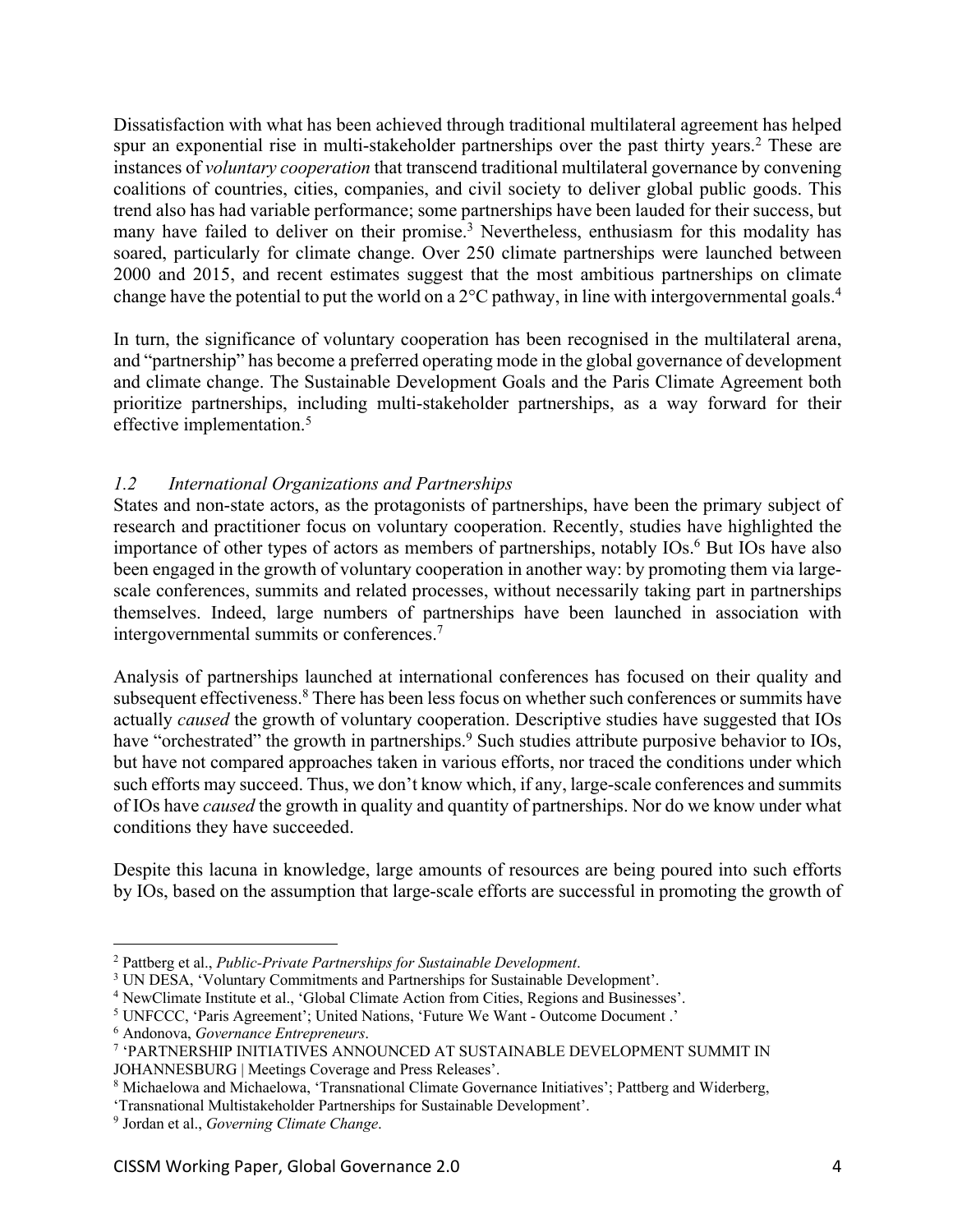partnership that can help solve global public goods problems. In other words, evidence has lagged behind practice.

# *1.3 The Research Question and Definitions*

If partnerships are valuable, and sometimes even essential, for delivering global goals, are largescale efforts by IOs an effective way to cultivate and accelerate their growth? If so, are all such efforts equally effective? Our assessment must be informed by an examination of the various largescale efforts by IOs in the past, and their differentiated effects on the phenomenon. This study represents the first such attempt to capture the systemic effects of large-scale efforts by IOs on the growth of partnerships.

Two parameters defined the scope of a larger study from which these findings are drawn.<sup>10</sup>

First, a focus on partnerships to mitigate climate change. The evolution of partnerships on climate change has significantly outpaced that of partnerships in other issue areas. Indeed, the value of partnerships has been formally recognized and encouraged in the multilateral Paris Agreement, while consensus among governments on the need to partner with non-state actors has not been achieved in other issue areas such as nuclear security or pandemic response. This presents a rich case for analysis to begin to fill the knowledge gap. This study therefore focused on climate change to understand whether there has been a causal connection between large-scale IO efforts and the growth of partnerships on climate change.

Second, a focus on partnerships and large-scale efforts in the years 2000-2015. This was the period with the greatest growth in climate partnerships and also one that saw the highest number of international efforts to promote them. Fifteen years provides a significant enough time period to trace causation effects, while keeping a study manageable.

With these parameters, this study sought to answer the following question: **During 2000-2015, did large-scale efforts by international organizations to promote partnerships on climate change** *cause* **the growth of such partnerships? If so, how?** For clarity and precision, the following definitions of the terms *growth*, *partnerships* and *international organizations* were used in this study.

*Growth* in voluntary cooperation was defined along two dimensions: an increase in the quantity of partnerships, and an increase in the quality of partnerships. Assessing the number of partnerships is a straight-forward counting exercise. There are many ways to measure quality, not least the achievement of goals. However, success is not always a binary condition, and since climate partnerships are usually long-term, we often lack the *ex-post* data necessary to determine goal achievement. In lieu of this information, we can use proxy indicators of the quality of a partnership.

Lessons learned and best practices have emerged from numerous partnerships over decades, and suggest several generally applicable conditions of success of partnerships, which this study used

<sup>&</sup>lt;sup>10</sup> Sapatnekar, 'Do Intergovernmental Organizations Drive the Growth of Voluntary Cooperation on Climate Change?'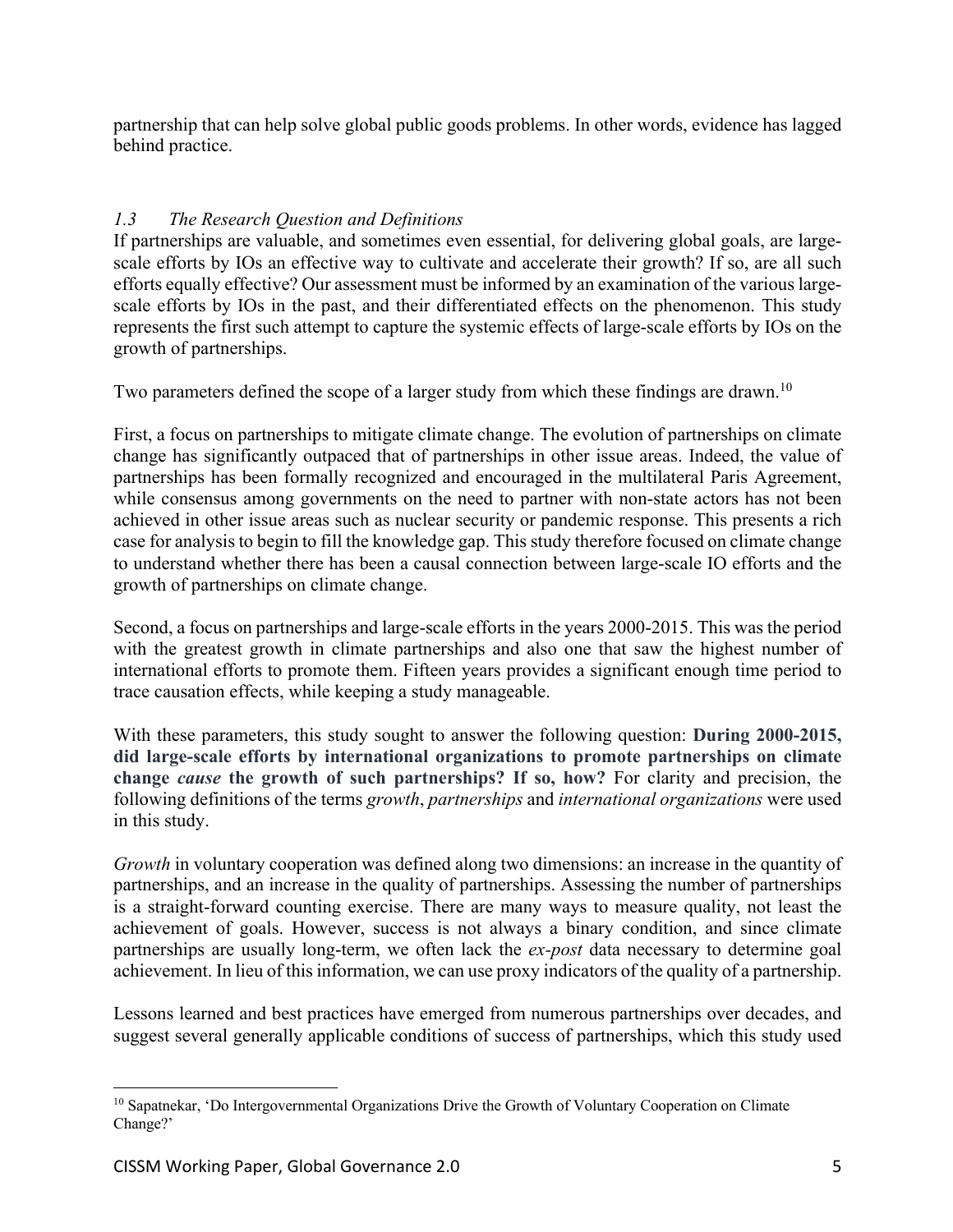as proxies for quality.<sup>11</sup> They include: ensuring the right partners at the table; articulating specific and ambitious goals; putting in place professional and dedicated staff; securing adequate funding; being responsive to the context in which the partnership's activities are implemented; and designing a good fit with the structure of the problem.

*International organizations* were understood as those established by and among national governments, who remain the organization's only full members. This study distinguished between efforts led by the member states or by the bureaucracies of IOs, with their differentiated autonomy and convening power therefore being pertinent.<sup>12</sup>

*Partnerships on climate change* can be between single or multiple types of actors (e.g. just businesses, or businesses, civil society and governments together) and were defined using five additional criteria, adapted from the literature.<sup>13</sup> Such partnerships are: (a) voluntary; (b) horizontal (without authority relationships between members, such as due to contractual obligations); (c) participatory (with governance structures that enable influence by all members); (d) in pursuit of large-scale systemic change; and (e) significantly focused on climate change.

# **2 Large-Scale IO Efforts: What Worked, What Didn't, and Why?**

During the period 2000 to 2015, as the number of partnerships on climate change was rising exponentially, a series of large-scale efforts by IOs sought to promote voluntary cooperation (Fig. 1). Some of these efforts focused exclusively on climate change (e.g. workstream 2 of the negotiations for the Paris Agreement), while others were more general, focusing on sustainable development including climate change (e.g. the Rio+20 conference). Some efforts were led by member states of IOs (e.g. Rio+20 and the Johannesburg Conference) and others by the IO bureaucracies (e.g. the 2007 Climate Summit hosted by the Secretary-General and the UNFCCC Secretariat's Groundswell Agenda). At least one featured mixed leadership (the Lima-Paris Action Agenda, led by the Government of France together with the Government of Peru, the office of the UN Secretary-General and the UNFCCC Secretariat).

Interviews and archives indicate that actors prominently engaged in climate change partnerships were motivated by various reasons. One common reason is that they wanted to overcome intergovernmental gridlock in the 'formal' arena of the climate negotiations. For example, the United Kingdom deliberately pursued the development of partnerships while holding influential roles, such as when chairing the G8.<sup>14</sup> Other countries such as Germany, France, Japan, and Norway, were following a similar logic in their pursuit of partnerships. Other actor types, such as subnational authorities or businesses, were also motivated by this logic.

Another reason, diametrically opposed the first, is that actors were promoting more narrow national interests rather than seeking a constructive way to work around the multilateral gridlock. This was particularly visible in the actions taken by the US government under the Bush Administration, when factors such as an ideological preference for private sector-led solutions, an

and Wagner, 'Singing the Unsung'.

<sup>&</sup>lt;sup>11</sup> Pattberg and Widerberg, 'Transnational Multistakeholder Partnerships for Sustainable Development'.

 $12$  Barnett and Finnemore, 'The Politics, Power, and Pathologies of International Organizations'; Chasek, Wagner,

<sup>13</sup> Kaul and Conceiçāo, *The New Public Finance*.

<sup>&</sup>lt;sup>14</sup> Group of Eight, 'Gleneagles Plan of Action'.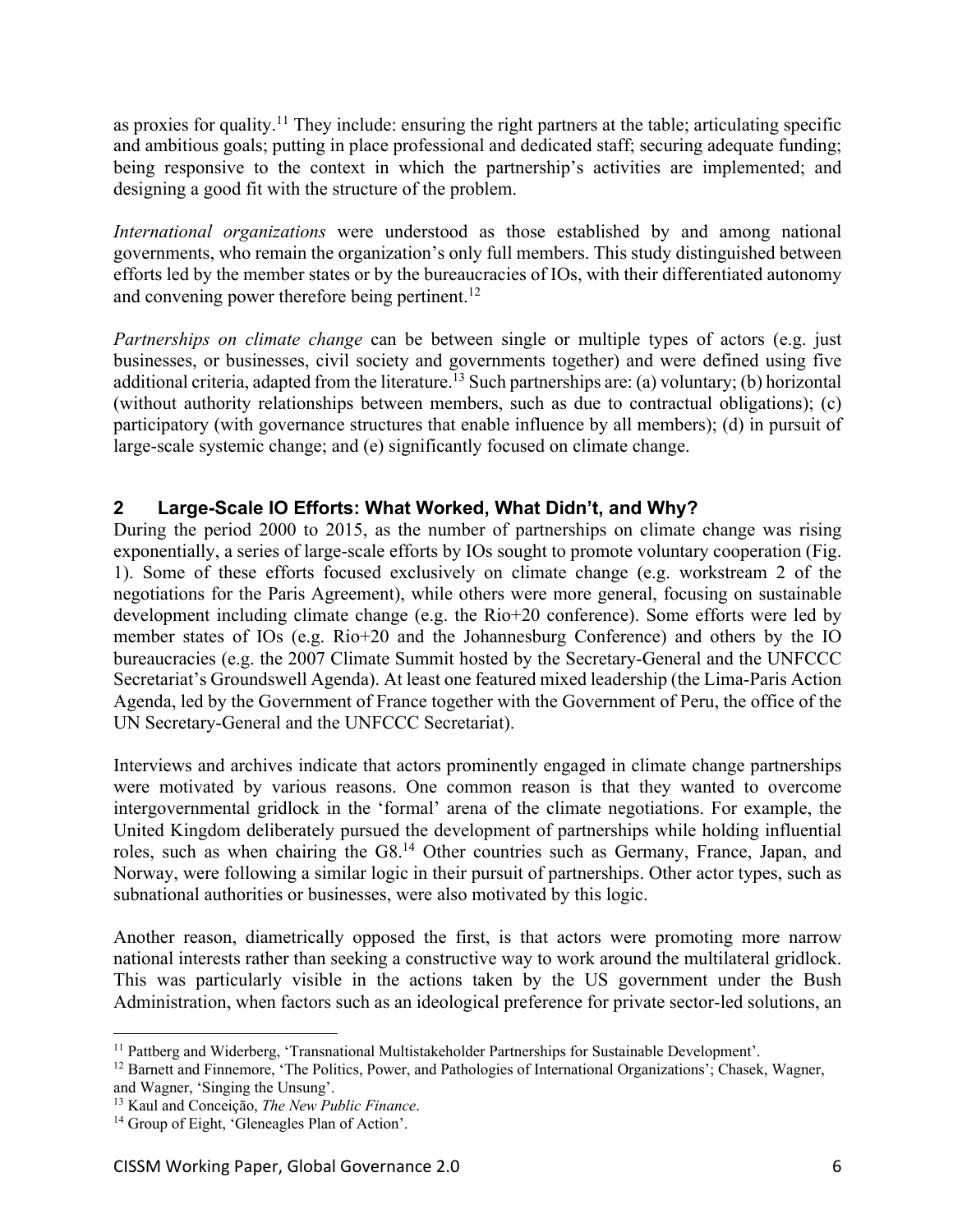aversion to multilateralism, and a desire to repair the US international reputation following the non-ratification of the Kyoto Protocol combined to make partnerships an attractive modality.15

A third reason was a desire to reap reputational rewards and maintain competitiveness. In particular, consumer goods companies were facing intense scrutiny by media and the public on practices such as deforestation and formed partnerships with their competitors to shift practices often coordinated by organizations such as the World Economic Forum and the World Business Council for Sustainable Development. 16

Given these motivations for launching partnerships, what effect did large-scale intergovernmental efforts have on the formation of successful partnerships during these years?

#### *2.1 The Variable Success Rate of Large-Scale Efforts to Promote Partnerships*

Conventional wisdom and descriptive scholarship attribute the rise in climate change partnerships during this period to the large-scale conferences and summits meant to foster their growth. However, an examination of the archives and interviews with the variety of actors influential in the growth of partnerships during this time indicates otherwise. Despite appearances, very few of these large-scale efforts successfully influenced the actors engaged in partnerships in these years to yield new and/or improved partnerships (Fig. 1).

For instance, the 2002 World Conference on Sustainable Development, held in Johannesburg, touted 'Type II partnerships' as an official outcome, but many were in fact existing bilateral aid programs or 'empty' partnerships that did not get funded. The few multi-stakeholder partnerships that formed in the context of the conference were due to processes outside of, and even despite, the official proceedings. This disconnect between the summit and ongoing partnerships activity was reflected in the press release by Business Action for Sustainable Development (BASD) at the time: *"Thousands of practical on-the-ground partnerships already exist. Some new initiatives will end up as Type 2, UN approved, but, whether they do or not, business is determined to extend the partnership concept as its way of contributing to the Johannesburg and the Millennium goals."17*

These parallel tracks continued for the next decade, with partnerships being launched in response to the existing motivations of the actors involved, but with no discernible causal connection with the large-scale efforts by IOs. A senior official from the US Government during these years underlinesthis disconnect between the partnerships and the large-scale efforts: *"there was no cross pollination whatsoever*".18 A senior executive at the World Economic Forum concurs: *"At the time, there was no post box for us in the international public process. In the meantime, we had been using our spaces and meetings in Davos to develop these models."19*

<sup>&</sup>lt;sup>15</sup> Hale, 'Managing the Disaggregation of Development: How the Johannesburg "Type II" Partnerships Can Be Made Effective'.

<sup>&</sup>lt;sup>16</sup> Stigson, 'A Business Perspective on Partnerships'.

<sup>&</sup>lt;sup>17</sup> Stigson.

<sup>&</sup>lt;sup>18</sup> Senior official of the United States Government, in discussion with author, 28 May 2019.

 $19$  Senior executive of the World Economic Forum, in discussion with author, 23 September 2018.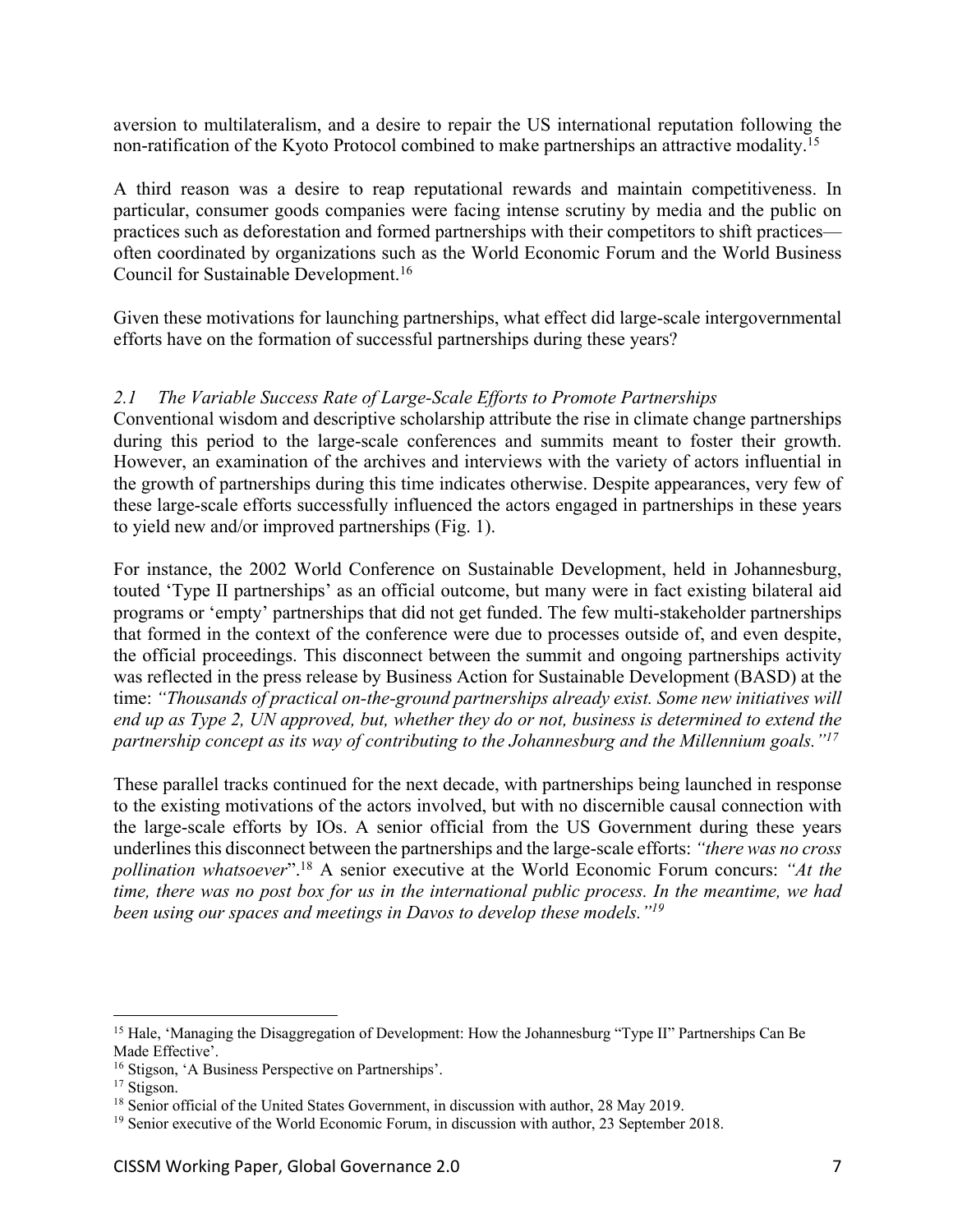Likewise, the Rio+20 conference in 2012 was lauded as a major milestone in partnerships for sustainable development.<sup>20</sup> Yet, the vast majority of voluntary announcements made were individual, not in partnership, and resulted primarily from side events and associated processes, rather than the official conference proceedings, causing one senior executive to remark, *"At Rio+20 it became clear that the real action was in the side events. Suddenly, the official UN proceedings did not matter anymore."21*



However, some of these large-scale efforts, namely the 2014 Climate Summit and the Lima-Paris Action Agenda (LPAA) culminating in the 21<sup>st</sup> Conference of the Parties (COP21), were directly successful, not only in spurring many new partnerships (in fact, causing the greatest surges in partnership seen during this fifteen-year period), but also in causing an improvement in the quality of partnerships, particularly with regard to the mix of partners and the ambition levels of their goals. As one member of a business partnership launched at COP21 observes, *"The summits make us collaborate. Consider 'We Mean Business'. The fact that we had fifteen companies cooperating, that would normally compete, is significant. The [LPAA leads] told us exactly what was needed in the run-up to Paris."22* Likewise, a senior executive of a leading business organization notes, "*If the Secretary-General hadn't done the summit, none of this would have happened."23*

<sup>&</sup>lt;sup>20</sup> Ramstein, 'Rio+20 Voluntary Commitments: Delivering Promises on Sustainable Development?'

<sup>&</sup>lt;sup>21</sup> Senior executive of the World Economic Forum, in discussion with author, 23 September 2018.

<sup>&</sup>lt;sup>22</sup> Senior executive at the World Business Council for Sustainable Development, in discussion with author, 4 October 2019.

 $^{23}$  Senior executive of a Fortune Global 500 company, in discussion with author, 10 May 2019.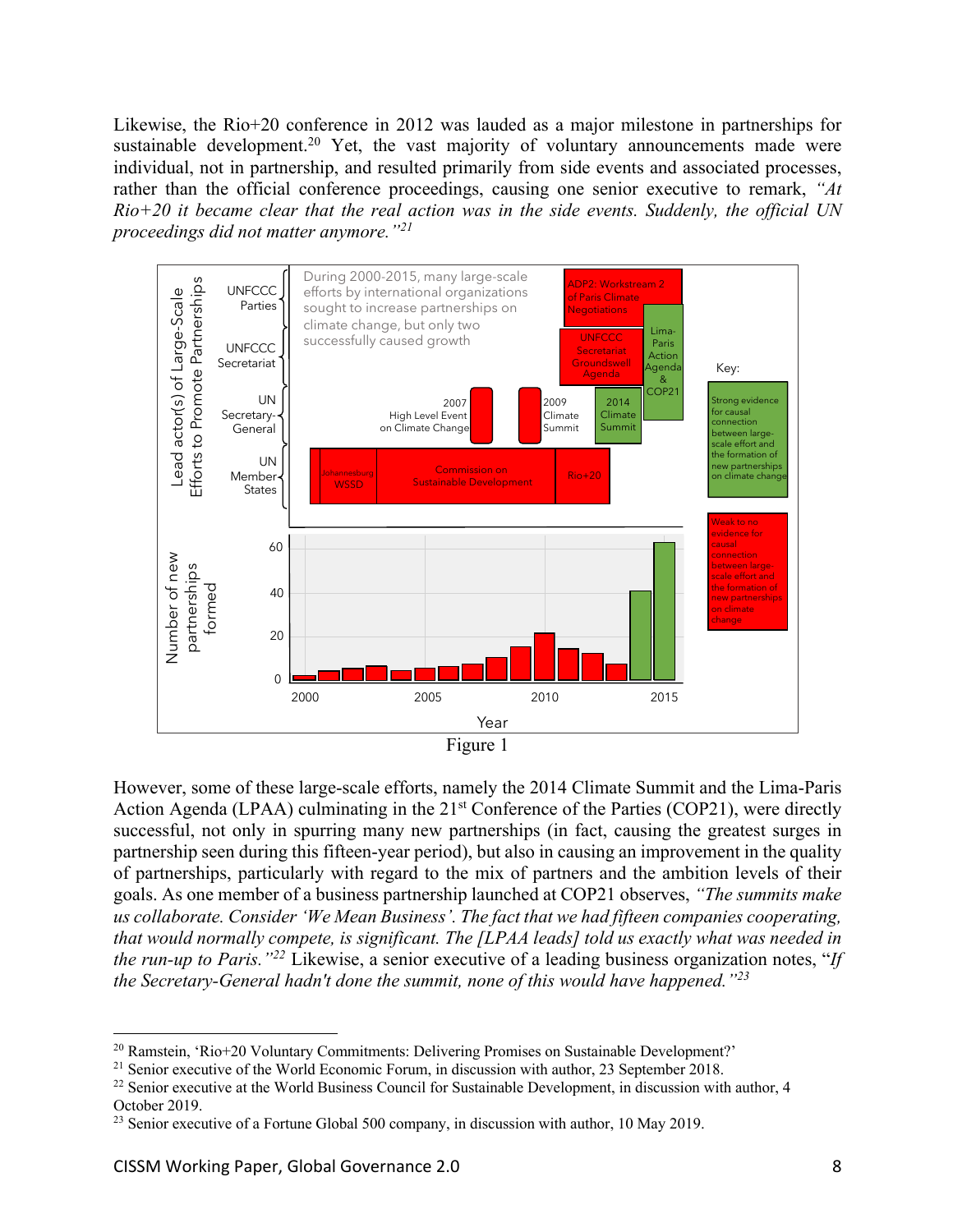In short, archives and interviews both revealed high consensus among actors involved in climate partnerships over the past twenty years that some large-scale efforts caused the growth in quantity and quality of partnerships, but not others. Notably, the two large-scale efforts that interviewees and archival sources credited with success also coincided with the largest surge in the quantity of partnerships seen during this period (Fig. 1).

#### *2.2 Conditions for Success: Convening power, Autonomy and Artful Organization*

Why were some efforts so successful but not others? This question was investigated using an exploratory and discursive combination of semi-structured interviews and archival research, complemented by existing analyses and syntheses of these events. Over 70 interviews were conducted with senior government officials, private sector executives, UN officials and civil society actors that have been engaged in each of the major summits and conferences during this period. A snowball technique, whereby interviewees recommended others for further insights was used, until saturation was achieved – that is, until new interviewees did not provide much additional information. In-depth examination of government and UN archives related to these events, including correspondence, official records, code cables, memos, and meeting notes provided insights into the factors that contributed to or detracted from success at each of these events. Conditions of success identified in a given event (through their presence or absence) were specifically investigated for other events via the interviews and archives. In this way, common themes and general conditions of success across the events were identified.

The answer lies in the organizational approach taken, and the ability of the organizer to ensure such a productive approach (Figure 2). Successful efforts had six critical attributes in common, while unsuccessful ones lacked many of them.

|                                                             |                                                                                 | Large-Scale IO Effort to Promote Partnerships              |                                          |                                       |                     |                                                |                                                                   |                                          |                     |                                       |
|-------------------------------------------------------------|---------------------------------------------------------------------------------|------------------------------------------------------------|------------------------------------------|---------------------------------------|---------------------|------------------------------------------------|-------------------------------------------------------------------|------------------------------------------|---------------------|---------------------------------------|
|                                                             | Absence<br>of attribute<br>Mixed<br>record<br>Presence<br>of attribute          | Summit on Sustainable<br>Johannesburg World<br>Development | Sustainable Development<br>Commission on | High-Level Event on<br>Climate Change | 2009 Climate Summit | Sustainable Development<br>World Conference on | negotiations for the Paris<br>Work stream two of the<br>Agreement | Groundswell Agenda<br>UNFCCC Secretariat | 2014 Climate Summit | Lima-Paris Action Agenda<br>and COP21 |
|                                                             |                                                                                 | 2002                                                       | 2000-2012                                | 2007                                  | 2009                | 2012                                           | 2011-2015 2011-2014                                               |                                          | 2014                | 2014-2015                             |
| Organizational Attribute of Partnership-Promoting<br>Effort | <b>Strategic Timing</b>                                                         |                                                            |                                          |                                       |                     |                                                |                                                                   |                                          |                     |                                       |
|                                                             | Leaders' Level Convening                                                        |                                                            |                                          |                                       |                     |                                                |                                                                   |                                          |                     |                                       |
|                                                             | Sectoral Orientation                                                            |                                                            |                                          |                                       |                     |                                                |                                                                   |                                          |                     |                                       |
|                                                             | <b>Emphasis on Ambitious</b><br>Cooperative Commitments<br>("Audition" process) |                                                            |                                          |                                       |                     |                                                |                                                                   |                                          |                     |                                       |
|                                                             | Subsidiarity                                                                    |                                                            |                                          |                                       |                     |                                                |                                                                   |                                          |                     |                                       |
|                                                             | Leadership with Centralized<br>Decision-Making                                  |                                                            |                                          |                                       |                     |                                                |                                                                   |                                          |                     |                                       |
|                                                             |                                                                                 |                                                            |                                          |                                       |                     |                                                |                                                                   |                                          |                     |                                       |
| Attribute of<br>Host/Lead                                   | High Convening Power                                                            |                                                            |                                          |                                       |                     |                                                |                                                                   |                                          |                     |                                       |
|                                                             | High Autonomy                                                                   |                                                            |                                          |                                       |                     |                                                |                                                                   |                                          |                     |                                       |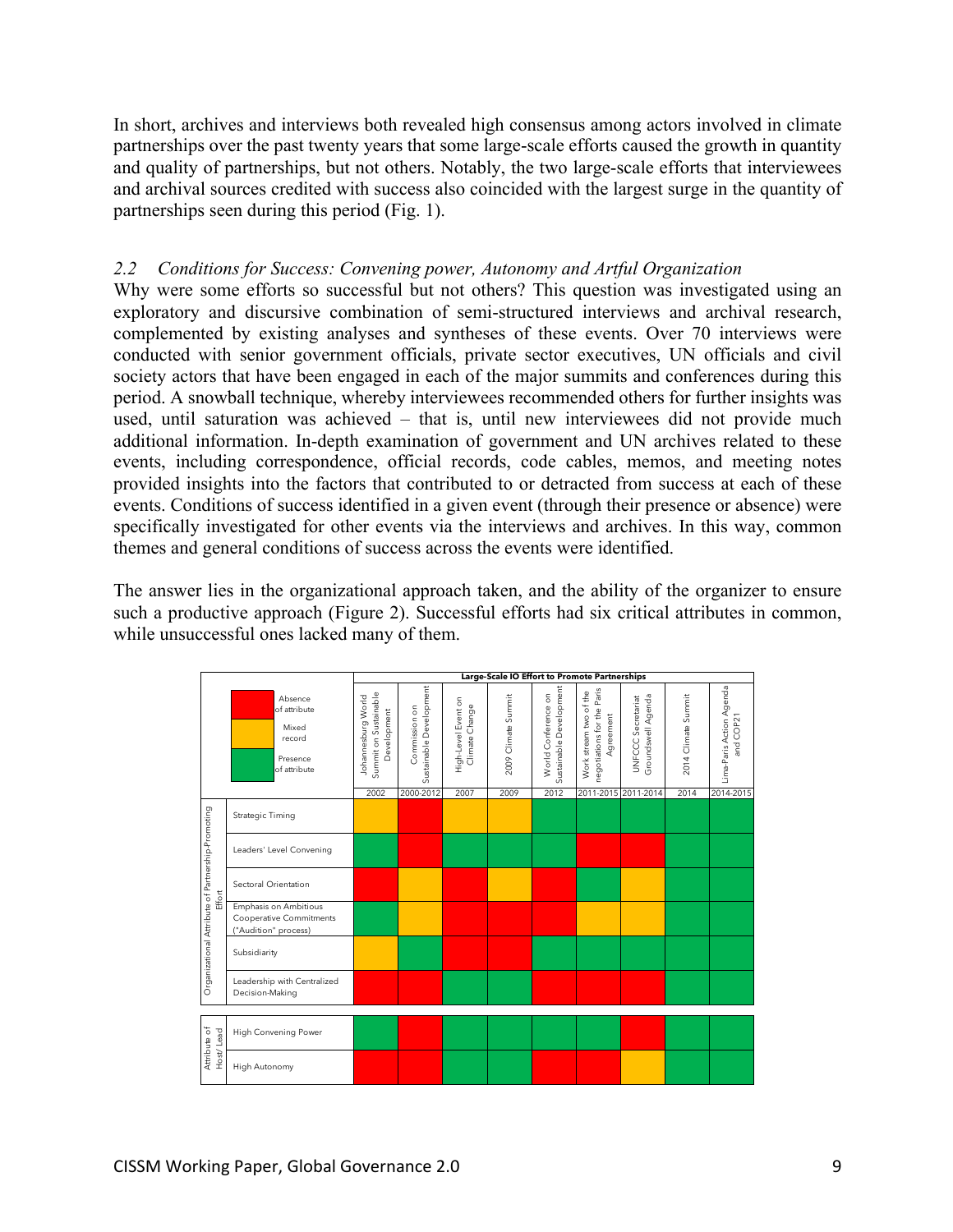Figure 2 *The organizational and host attributes of large-scale efforts by IOs to promote multistakeholder partnerships on climate change, 2000-2015*

# *2.2.1 Six Organizational Attributes for Collective Choreography*

Artful organization can create a potent incentive structure for all types of actors to make cooperative commitments; in effect *nudging* them into a pipeline for cooperation. In particular, six organizational attributes were found to enable the mechanism of collective choreography to work.

- **1. Strategic timing** goes a long way. If the event occurs when actors are getting increasingly motivated to make voluntary commitments, such as the run-up to an intergovernmental milestone, it capitalizes on momentum and enthusiasm for cooperation. This generates a resonance effect rather than needing to work against the grain. Adequate time to enable actors to do the legwork needed to forge new commitments is also necessary. A good example is the one-year preparatory period of the Lima-Paris Action Agenda culminating in the highly anticipated COP21.
- **2.** When an event has **leaders-level participation**, it generates high visibility and is inherently attractive to all stakeholders who are looking to get credit for their commitments and enhance their reputations. This creates an attractive 'carrot', spurring stakeholders to participate. The leaders-level emphasis of the 2014 Climate Summit is a good example of this approach.
- **3.** The 'stick' is an **emphasis on ambitious, cooperative commitments**, such as through a vetting process and by maintaining tight control over who gets to be 'seen' and featured. This, in effect, acts as an audition process, creating a competition among actors vying to get the reputational benefit that comes with the high visibility. The result is an increase in the quality of the commitments through improved goals as well as a more optimal mix of partners. For example, a robust winnowing process was conducted by the organizers of the Lima-Paris Action Agenda to finalize the partnerships that would be featured at COP21.
- **4.** With the carrot and stick established, the task is to corral the actors in a way that generates cooperation in the various sectors that comprise the solution to the climate problem, even as they are competing to improve their ambitions ("competitive cooperation"). This requires **sectoral orientation**. Rather than organizing actors traditionally, by their constituency or type (for example, governments, NGOs or businesses), different actor types pertinent to a given GHG sector are grouped together. This nudges normally adversarial or tangential actors toward cooperating around a common problem in their sector of influence, since they all have an interest in reaping the reputational gains. Thus, the sector-themed sessions of the 2014 Climate Summit served to corral different types of stakeholders together to prepare multistakeholder partnerships.
- **5.** With actors motivated and organized within their sectors, the whole process is injected with a driving force by the principle of **subsidiarity**, whereby actors who have emerged as leaders within their sector networks are empowered to lead the process of commitment-making for the event. Thus, influential actors within a sector demonstrate subsidiarity by working with willing, less-influential actors to forge commitments on behalf of their sector at large-scale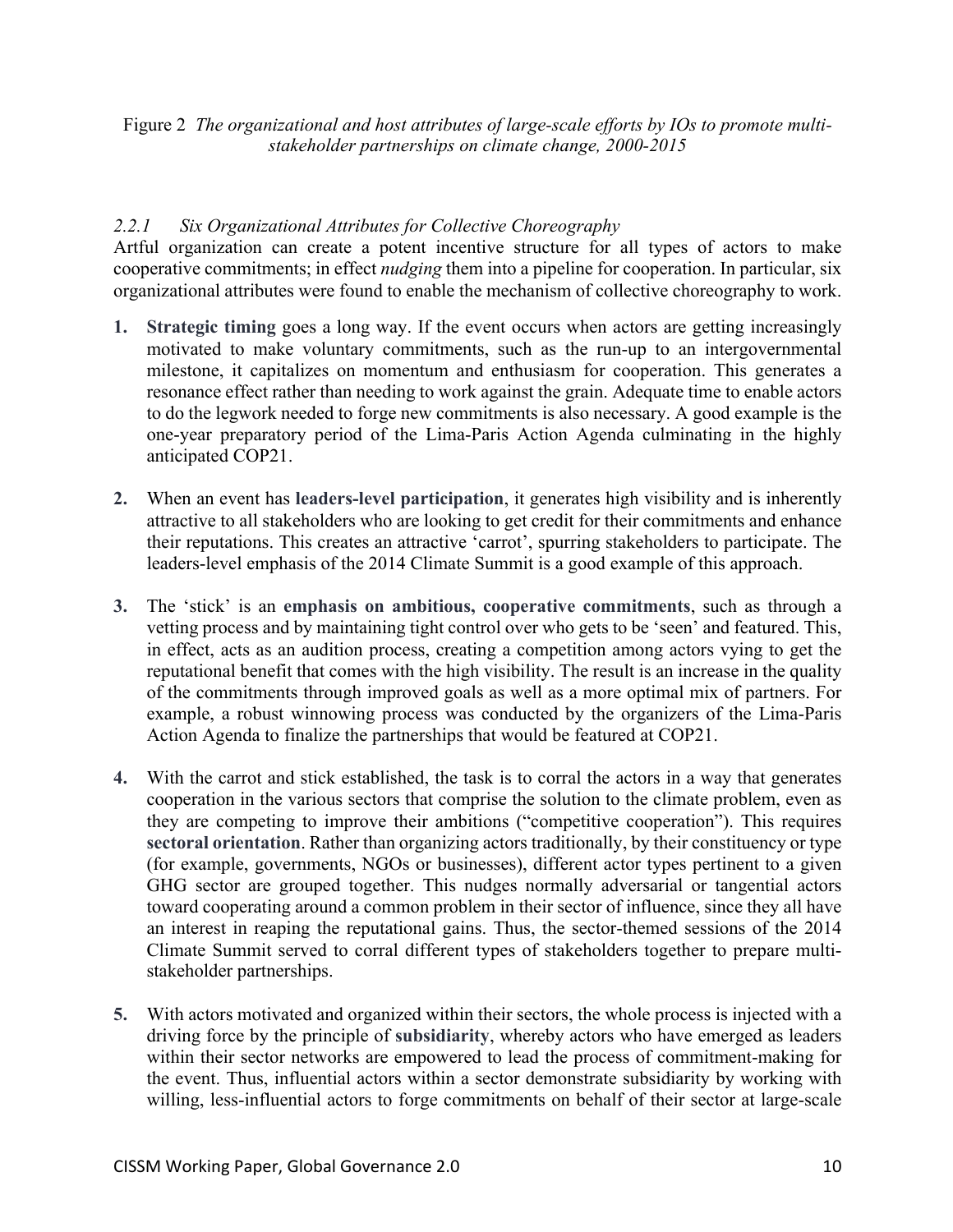convenings. This efficiently builds on the existing network and relationships of trust. For example, the UN Secretary-General relied on the International Renewable Energy Agency (IRENA), an influential entity among developing countries in the renewable energy sector, to organize and lead efforts among stakeholders to form ambitious, new partnerships for the 2014 Climate Summit.

**6.** Finally, balancing the subsidiarity, the organizing entity provides **leadership with centralized decision-making**, making it possible to make difficult or innovative decisions as needed without resorting to a lengthy debate or consultation. Rather than permitting a business-as-usual process of consensus-based decision making, the UN Secretary-General maintained close hold on decision-making for this 2014 Climate Summit to shape the parameters of the summit in the most strategic ways.

This mechanism of surging the growth of cooperation via large-scale efforts organized in line with these six attributes can be aptly named: the *collective choreography of cooperation*. The essence of this choreography is perhaps best captured by a senior executive of a Fortune 500 company, who observed, *"It takes two to tango—for forty different types of actors. There is an emerging leadership community which includes different types of actors, which is starting to understand how this choreography works. You don't need to explain it to everyone. You can drive most companies by capitalizing on their fear of missing out, rather than making them think more deeply on governance."24*

As Figure 2 illustrates, of the many efforts by various IOs to strengthen climate partnerships, most lacked several of the six organizational attributes. For example, in the Johannesburg conference, the constituency-oriented convening of Major Groups entrenched distrust in attempts to build multi-stakeholder partnerships, with the G77 seeing donors as shirking their responsibilities, and environmental groups seeing the private sector as persona non grata in sustainable development. Further, the consensus-based decision-making among UN member states undermined any central leadership that could make difficult or bold decisions in light of this distrust.

The CSD likewise had organizational shortcomings that prevented the formation and development of partnerships with non-state actors—consensus decision-making; low profile (not leaders-level convening); and constituency orientation. At Rio+20, since the conference organizers did not prioritize partnerships above individual commitments, nor was there a particular requirement for ambition, there was an abundance of individual commitments with low ambition, but relatively few cooperative commitments. The low level of autonomy available to UN DESA significantly constrained their ability to organize the process and event differently.

Only the two successful efforts had all six attributes (the 2014 Climate Summit and the Lima-Paris Action Agenda culminating in COP21). What made this possible?

# *2.2.2 Convening Power and Autonomy: The Necessary Enablers*

Critically, the actors organizing these processes need sufficient **convening power** and **autonomy**  to put in place all six of these organizational attributes. Without the mandate or ability to convene political leaders, CEOs and civil society leaders alike, an organizing actor cannot attract the

 $24$  Senior executive of a Fortune Global 500 company, in discussion with author, 10 May 2019.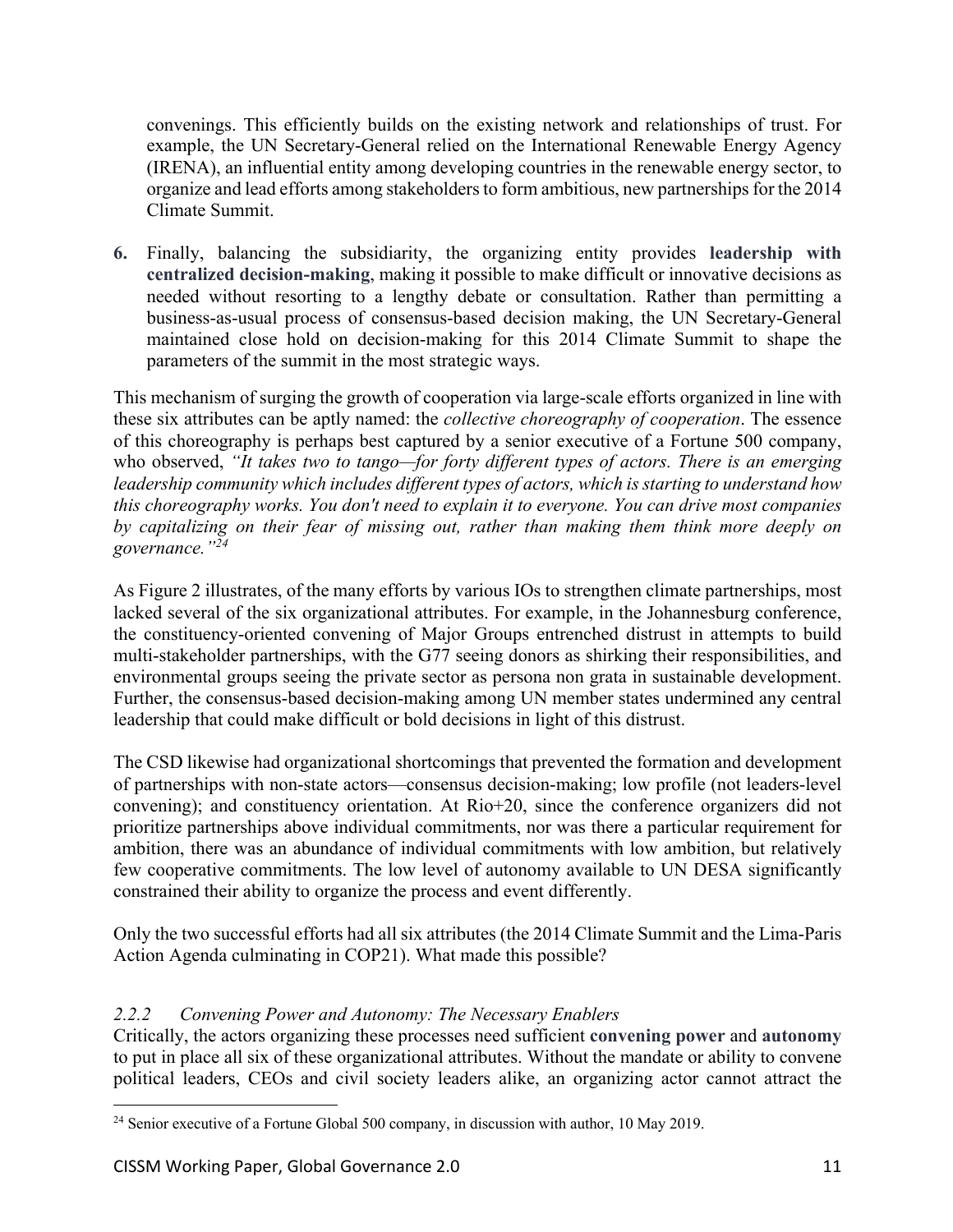decision-making stakeholders needed to ensure high visibility, nor can they demand ambitious commitments if the stakeholders do not have the requisite decision-making power. At the same time, innovative organizational elements such as sectoral orientation, reserving the right to make central decisions, and choosing which organizations to empower through subsidiarity all require autonomy. This is more available to secretariats or technical agencies than to forums such as the UN General Assembly.

# **3 Neither Secretary nor General: The UN Chief as a Choreographer**

The need for high convening power and autonomy to accelerate growth in voluntary cooperation means that resources expended for this purpose should empower those entities that possess both. This raises the question: who has sufficient convening power and autonomy?

As Figure 2 illustrates, the only multilateral actors with the autonomy and convening power to successfully choreograph large-scale surges in multi-stakeholder partnership were the UN Secretary-General in 2014 and the President of COP21 (the Government of France), in 2015. Unsurprisingly, efforts led by UN member states or Parties to the climate convention were not autonomous, because by definition, decisions in these bodies are made by consensus or by voting. In addition to the expected small amount of autonomy informally sanctioned to presidents of the climate negotiations, the then-president of the climate negotiations, the Government of France, enjoyed additional autonomy in the organization of the COP as a permanent member of the UN Security Council. But the level of autonomy enjoyed by the Secretary-General in hosting the 2014 climate summit went far beyond the norm associated with international bureaucracies. And notably, even with the autonomy and convening power, the 2007 and 2009 summits of the Secretary-General did not have the six organizational attributes necessary for collective choreography.

How did the UN Secretary-General acquire the autonomy to convene climate summits of his own accord? Why didn't this autonomy yield the six organizational attributes for choreography in all his climate summits? To understand this, we need to trace the evolutionary path of the role of the Secretary-General and consider the organizational attributes of the SG's summits within their specific contexts.

Doing so reveals that two extensions of the UN Secretary-General's role characterize this office's engagement in collective choreography: an expansion of the domain of his good offices from traditional peace and security concerns to climate change; and the expansion of the range of his good offices from governments to all stakeholders pertinent to the problem at hand. Sequencing was key, however. Autonomy had to be earned (i.e. the domain of good offices was expanded) before the mechanism of collective choreography could be attempted (i.e. the range of good offices was expanded).

# *3.1 From Hammarskjold to Annan: The Emergence of the Secretary-General as an Autonomous Political Actor*

The historical record indicates that the Secretary-General's autonomy on climate change has increased over time and built on decades of efforts in other issue areas by secretaries-general past, in two specific veins.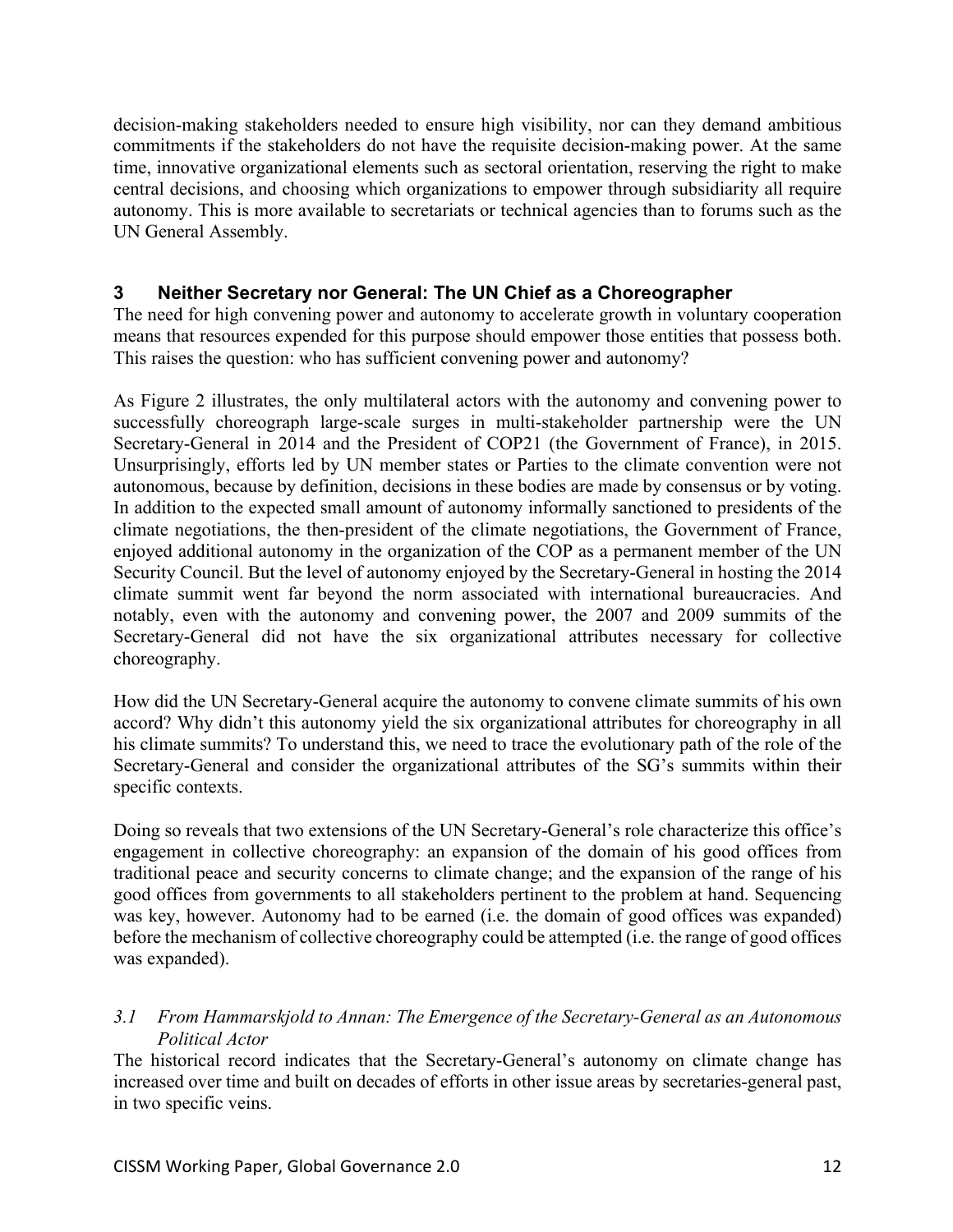First, pioneered by Dag Hammarskjöld in the 1950s, the Secretary-General's function as a neutral, third party mediator among member states on issues of international security, to defuse tensions and de-escalate conflict, has come to be both accepted and expected over the decades.<sup>25</sup> Commonly known as 'good offices', this function has become synonymous with the office of the Secretary-General. From defusing the acute Cuban Missile Crisis to long-term mediation in Myanmar, the Secretary-General's good offices on matters of peace and security between member states has contributed to the maintenance of peace since the 1960s. In the late twentieth century, secretariesgeneral began to use this political role to wield influence in other issue areas, and beyond just member states. For instance, Secretary-General Kofi Annan convened pharmaceutical companies in the context of the HIV/AIDS crisis to broker agreement on provision of low-cost anti-retroviral medication in Africa.

Second, in the late 1990s and early 2000s, in response to the tendency of mega summits to yield results of the lowest common denominator, Kofi Annan established the precedent of the Secretary-General engaging in "conference activism" — by proactively proposing summits, their agendas, and their conclusions to the General Assembly.<sup>26</sup> This was a marked departure from prevailing practice, whereby UN Member States would identify the need for a summit, develop its agenda, and lead the preparations, with the Secretariat playing a passive and facilitative role. Under Secretary-General Annan, the Secretariat took on a more active role – for the first time proposing the need for summits, putting pen to paper in suggesting the agenda and potential outcomes, and engaging in shuttle diplomacy among member states to steer towards specific outcomes, all the while preserving the formality of Member States as the decision-makers in these summits. The millennium summit and its MDGs, as well as its 2005 follow-up summit with the adoption of the Responsibility to Protect principle are prime examples of this approach.

# *3.2 Ban: 'Good Offices' and Conference Activism for climate change*

When Ban Ki-moon issued invitations to all leaders of the UN member states to attend a climate summit in 2007, he was building on both these forms of autonomous action. First, he was offering mediation on climate change — an issue mired in gridlock within the intergovernmental negotiations, and one that many governments at the time felt needed to be elevated from negotiators to the leaders' level. By acting as a neutral third party among not two or three governments, as had become the established norm for security issues, but among groupings of governments together comprising almost the totality of the UN membership, the Secretary-General took what was seen as a natural next step for his good offices function, extending it from the realm of peace and security to the existential issue of climate change.

Second, he was engaging in conference activism by proposing the summit as a way to solve a specific problem. He went one step further than his predecessor by 'skipping' the request for a resolution by the General Assembly to hold the conference, and issuing the invitations himself a first in the history of the United Nations, on any issue. Without a General Assembly resolution, the member states had no legal basis to instruct the Secretary-General on how he should run the summit. He was not beholden to them on its organization. The 2007 High Level Event on Climate Change, a day-long summit of heads of State and Government, together with leaders of private

<sup>25</sup> Ramcharan, *Preventive Diplomacy at the UN.*

<sup>26</sup> Andonova, *Governance Entrepreneurs*.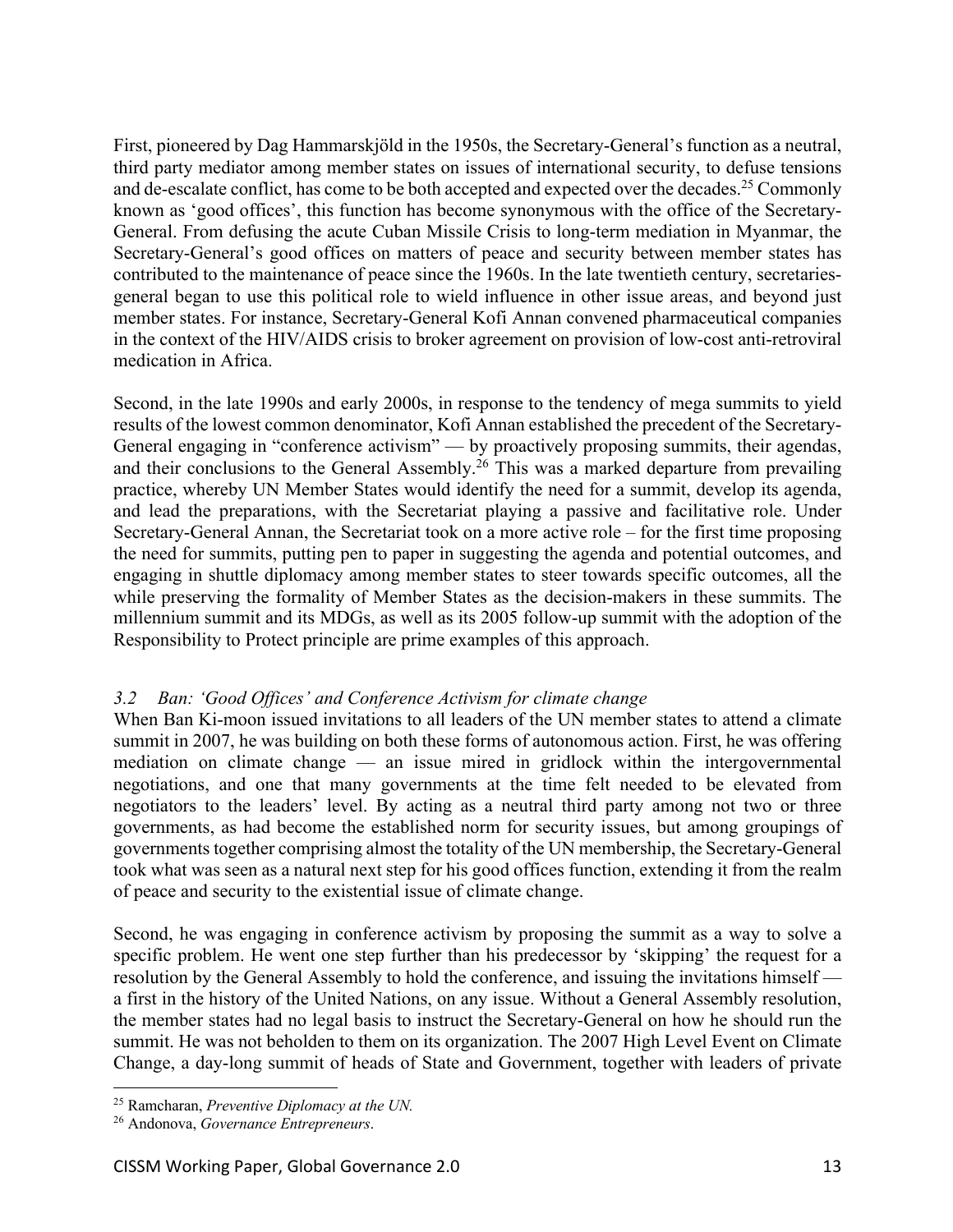sector and civil society, marked an innovative extension of the good offices function from peace and security to climate change, and a solidification of the Secretary-General's agenda-setting role in UN conferences.

While governments on the whole welcomed this initiative, the prospect of losing their usual decision-making authority in summitry in this bargain caused some ruffled feathers that required some efforts during the preparatory process to smooth. Furthermore, the Secretary-General was treading on the mandate of the UNFCCC, with encroachment not only questioned, but also resisted by climate negotiators in particular. Building on the goodwill that had been built by his predecessors, Ban and his team therefore remained transparent via multiple briefings, bilateral engagements and written communications on the expectations and scope of the summit. They focused on a mediation role between governments and earning their trust.

The need to address these concerns meant that while the summit saw the participation of non-state actors in keeping with the fashion of the day, Ban limited their contribution to dialogue highlighting their roles. He refrained from centralizing the potential for non-state actors to be solution-providers in the climate equation that had been defined as a problem for states to solve. In short, Ban expanded the domain of his good offices to include climate change, and the breadth of his efforts to include interactions between all member states (rather than the two to three governments that are traditionally supported via good offices) but did not proactively expand the range of actors targeted beyond member states.

The frank dialogue enabled in this summit as well as the trust it engendered among leaders translated to more productive instructions to negotiators in the UNFCCC process. This positive impact, combined with a constructive role played by the Secretary-General in securing the 2007 Bali Action Plan, opened the door to another autonomous summit in 2009, just a few months ahead of the ill-fated COP15 in Copenhagen. Although it did not lead to a successful outcome in the intergovernmental negotiations at COP15 that year, the Secretary-General's 2009 summit was seized by many of the then-heads of state and government as a means to elevate the issue to the leaders' level and facilitate dialogue among them.<sup>27</sup>

The necessarily conservative focus of the Secretary-General's 2007 and 2009 summits on mediation between governments explains why they did not have the six organizational attributes. Despite rhetoric about partnerships, the events were not organized with subsidiarity or sectoral orientation in mind – indeed, the political constraints at the time prevented the possibility of such an innovation, even as partnerships were fast becoming mainstream. They therefore did not yield any significant partnerships. Rather, their value was in establishing the precedent of the Secretary-General's autonomy to operate in this space, by hosting his own summits, and as a response to the existing intergovernmental gridlock. Consequently, following the failure of COP15 and the subsequent intergovernmental decision to redress this at COP21 in 2015, the Secretary-General was uniquely well-positioned to play a constructive role during this period as an autonomous summit host with unparalleled convening power and a climate leaders' mediator.

<sup>&</sup>lt;sup>27</sup> United Nations, "Opportunity to Avoid Catastrophic Climate Change Is in Your Hands," Secretary-General Tells World Leaders at Climate Summit'.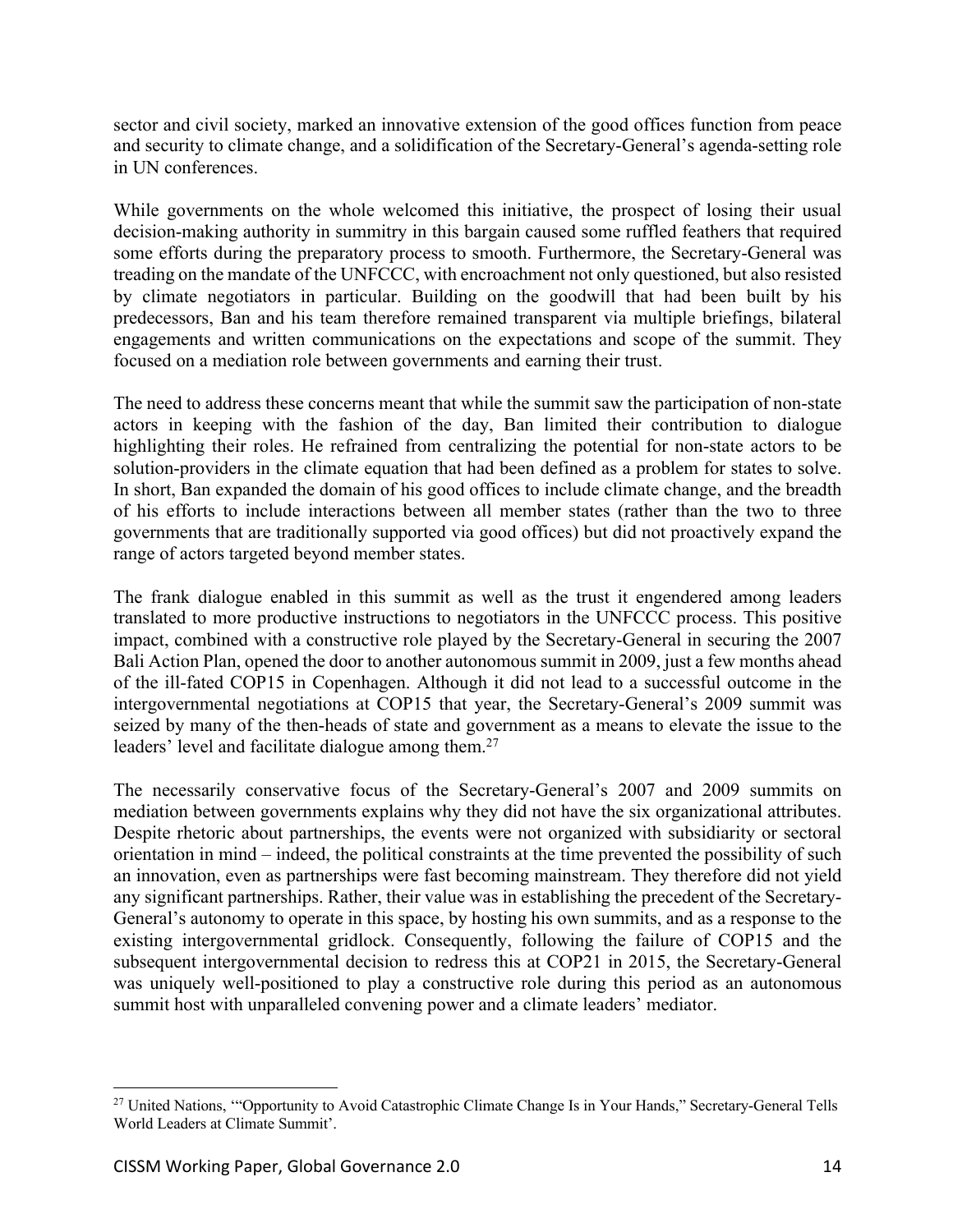#### *3.3 Dancing Together for COP21*

Secretary-General Ban hosted the 2014 Climate Summit with the intent to "catalyze action" ahead of COP21. Continuing the envelope-pushing tradition of interpreting the Secretary-General's functions, this summit saw the range of the Secretary-General's good offices decidedly extended to cover non-state actors as well as member states, to advance partnerships on the range of sectors and sub-issues that comprise the solution to climate mitigation.

For the first time in a UN summit, CEOs, mayors, governors and heads of NGOs were defined as leaders alongside Heads of State and Government as part of the official proceedings. The day-long event saw national announcements by political leaders in the morning, with the afternoon dedicated to the announcements of cooperative commitments by coalitions of state and non-state actors for each of the major GHG sectors – with speaking time only given to leaders who made the most ambitious commitments. This meant many government ministers were denied the opportunity to speak in the General Assembly Hall, and were relegated to lesser rooms to speak in parallel, in favor of non-state actors making ambitious commitments. A dedicated team of the Secretary-General worked hand in glove with leaders in each sector for over one year to co-create ambitious commitments.

The radical integration of non-state actors in the 2014 Climate Summit depended to a significant degree on a mindset shift that had occurred after COP15. The perceived failure of COP15 had resulted in a movement by non-state actors to both make voluntary commitments themselves and to increasingly engage in intergovernmental processes to influence governments to be more ambitious in their negotiations and commitments. This movement had manifested most visibly at Rio+20 – a global UN conference on sustainable development mandated by the UN General Assembly and held in 2012 – in which UN Member States encouraged and lauded the unprecedented participation and commitments by multinational companies, civil society, and subnational authorities to action to promote sustainable development (including climate mitigation and adaptation).

Though the majority of commitments made at Rio+20 were individual and not cooperative, and the participation of non-state actors was primarily in the margins of the conference in "side events," Rio+20 nevertheless marked a clear shift in collective recognition by governments on the necessity of engaging non-state actors on this agenda. This mindset shift, combined with over a decade of learning from large-scale efforts to promote partnerships (from Johannesburg to Rio +20), proved instrumental in the success of the 2014 Climate Summit.

It would be wrong to think of this success and the summit organization as inevitable. To the contrary, ensuring the organizational attributes was not a smooth process. Similar to the 2007 and 2009 summits of the Secretary-General, frequent communication, transparency and shuttle diplomacy were necessary to reassure member states. Some decisions such as inviting CEOs to share the General Assembly stage with Heads of State and Government – displacing ministers and ambassadors – required Ban to spend political capital he had built up over the years by playing a relatively conservative role as a mediator among states. Yet, it was these bold decisions, together with all the necessary organizational attributes, that yielded the sharp growth of multi-stakeholder partnership and demonstrated the potency of playing the choreographer of a collective dance among countries, companies, civil society, and cities in response to climate change.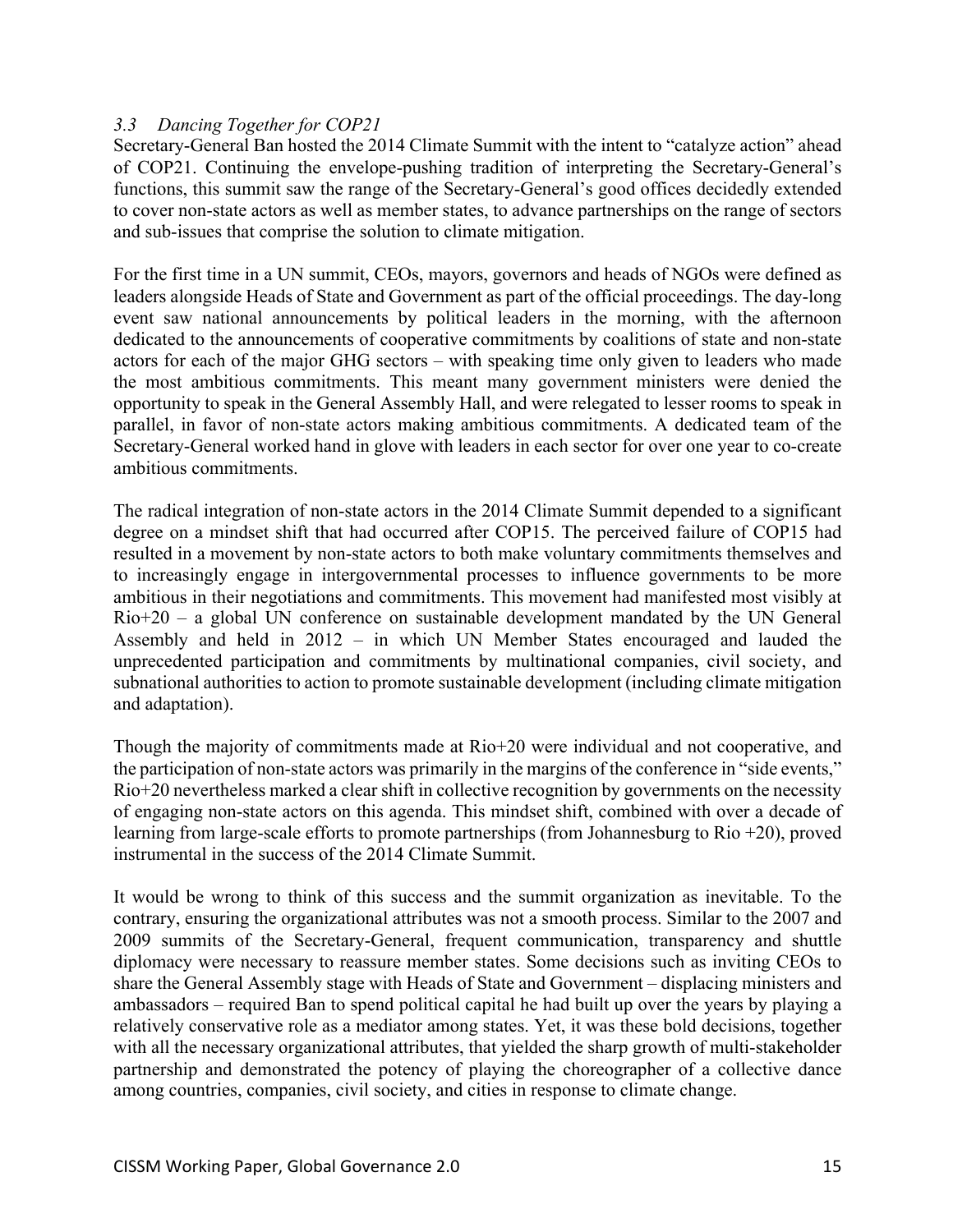The Government of France explicitly identified the success of the 2014 Summit as the precedent to be followed. It adopted this multi-stakeholder modality for COP21 by designing the "Fourth Pillar" of the COP to attract and showcase action by coalitions of states and non-state actors. Designating dedicated days for each sector and conducting a similar vetting process and codevelopment of initiatives in concert with leaders in each sector, COP21 in effect delivered the second performance of collective choreography.

# **4 Collective Choreography for Global Goals**

The Sustainable Development Goals adopted by all UN member states in 2015 aim for the achievement of a transformative set of global public goods by 2030. These interlinked seventeen goals range from food security for all people to universal quality education, and from management of global health risks to strong institutions for peaceful and just societies. Complementing these goals, the Paris Agreement of 2015 sets the ambitious goals of achieving global carbon neutrality during the second half of this century, and limiting global temperature rise to less than 2ºC and ideally 1.5ºC to avoid the most catastrophic effects of climate change. As COP26 and the latest IPCC reports have made clear, the hope of achieving the 1.5ºC goal is now hanging by a thread, and collective action by 2030 will determine our ability to reach this goal. For the SDGs and for the Paris Agreement, then, the race to 2030 is on.

Against the long-term goal of carbon neutrality this century as well as urgency of action on climate and development before 2030, the insights yielded by this study have two immediate implications – one for policy on climate governance and one for research on the applicability of collective choreography to achieve other global public goods under the agenda for sustainable development.

# *4.1 Harnessing Collective Choreography to Deliver Global Climate Goals*

Since 2015, there has been increasing recognition among governments, the private sector, civil society, and the UN system that summitry has the potential to galvanize and accelerate their motivations. This has led to a profusion of summits hosted by various actors.

President Macron of France has convened four One Planet Summits from 2017 to 2021 designed to advance voluntary cooperation among all stakeholders on climate finance. Governor Jerry Brown of California and Michael Bloomberg convened the Global Climate Action Summit in 2018 to improve partnerships among subnational actors and businesses in particular. Antonio Guterres, UN Secretary-General, hosted the Climate Action Summit in 2019 with the expressed purpose to galvanize greater voluntary cooperation among the ecosystem of stakeholders on climate action in a variety of greenhouse gas-emitting sectors. The UK Government, as President of COP26 held in Glasgow during November 2021, designed a two-week program for showcasing climate action in all the broad categories of GHG emissions.

Yet, these summits have not yielded the quantum leaps in strength and ambition of partnerships associated with the 2014 Climate Summit and COP21. That none of them built on the organizational best practices for collective choreography learned during 2014 and 2015 is germane. For instance, in 2019, despite having built up a precedence for centralized decisionmaking in summitry, the Secretary-General distributed decision-making on the sectoral coalitionbuilding among national governments, rather than retaining it under his authority. A very short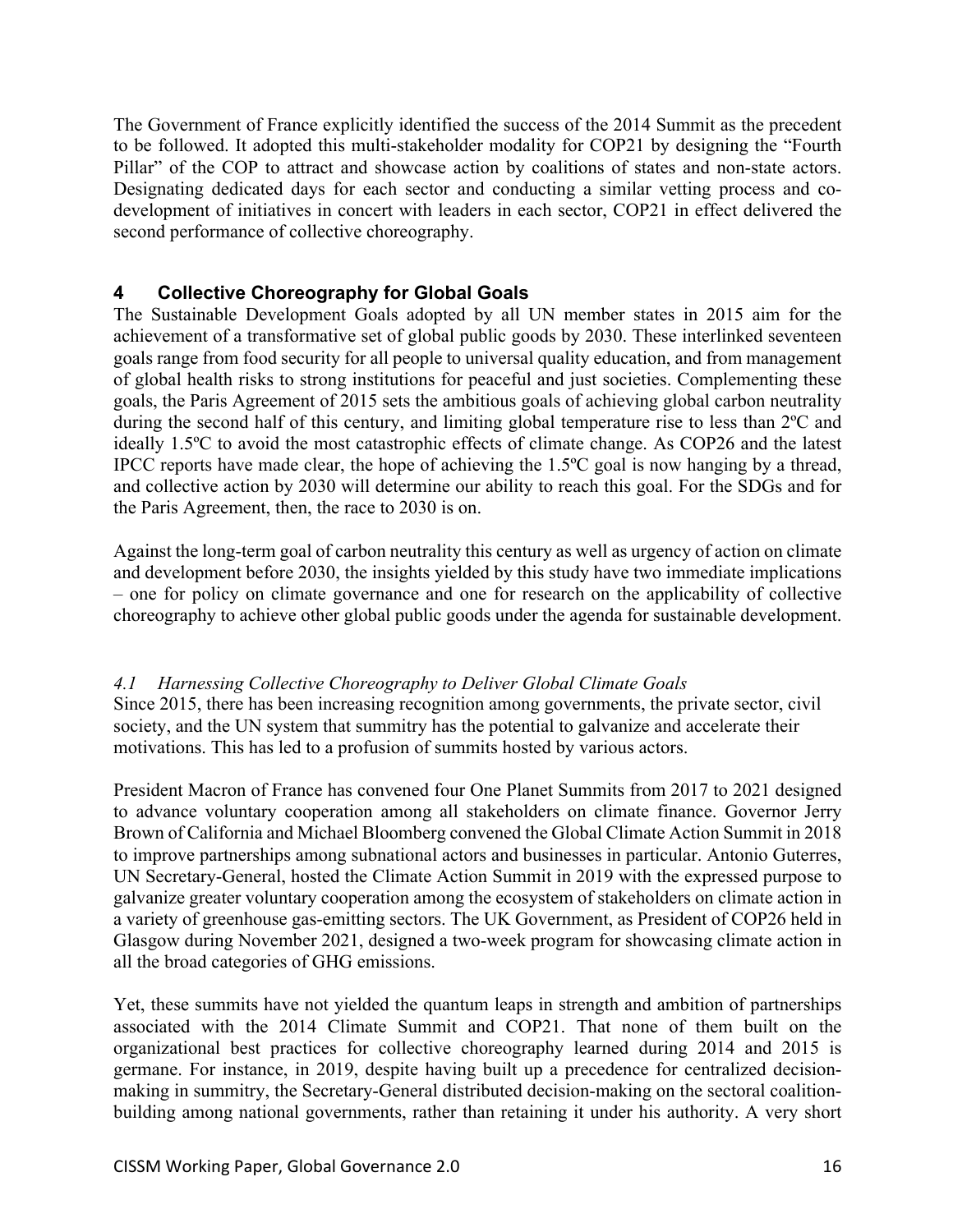preparatory period also provided actors with little time to engage in dialogue and trust-building required to developing ambitious and cooperative commitments. In addition, there is widespread "summit fatigue" among states and non-state actors alike, who are inundated with a crowded and relentless calendar of summitry, with little opportunity to prepare adequately for each one and increasing demands to deliver more and more ambitious announcements.

Looking ahead, two policy recommendations may be considered by summit organizers in the race to 2030.

- **Align future large-scale partnership promotion efforts with the six organizational attributes necessary to surge growth in cooperation**  The six organizational attributes necessary for success in large-scale efforts must be prioritized as a checklist by entities undertaking such efforts in the future. These attributes include: (1) strategic timing; (2) leaders' level convening; (3) emphasis on ambitious, cooperative commitments; (4) sectoral orientation; (5) subsidiarity; and (6) leadership with centralized decision-making. Donors and supporters of such efforts should promote the adherence to such organization in order to maximise effectiveness and to avoid wasting valuable opportunities going forward.
- **Institutionalize a five-year choreography cycle to ratchet-up the strength of multistakeholder partnership, with coordinated annual efforts culminating in a single event at the end of each cycle**

If multi-stakeholder partnerships are to contribute to significant greenhouse gas emissions reductions this century, a long-term strategy for their cultivation that ensures continuity is necessary. The ratchet-up cycle of the Paris Agreement and its Global Stocktake mechanism offers a long-term framework with five-year increments, which could be followed for the growth of the partnership network.

Under this ratchet-up cycle, Parties to the Paris Agreement are expected to update and enhance their Nationally Determined Contributions at the Conference of the Parties every five years (the next one is due in 2025). Two years before each successive NDC ratchet-up, the Global Stocktake of the Paris Agreement is expected to take place, in which the progress made by Parties against their NDCs is collectively assessed. The Global Stocktake is intended to inject momentum into preparations for more ambitious NDCs in each cycle.

Thus, rather than ad-hoc summits and conferences to promote partnerships, a 30-year timetable with summits held once every five years and coinciding with the Global Stocktake (indeed, as an important component of the Stocktake), and with full institutional follow-up support to partnerships in the periods between the summits can serve to inject predictability, focus efforts, and strengthen the partnership networks at the level commensurate with the need. By aligning the timing with the Global Stocktake, this also allows the ecosystems of partnership to influence the level of ambition of the Parties two years later, thus creating a virtuous loop of greater ambition and action.

Secretary-General Guterres has announced a Summit of the Future in 2023, coinciding with the first Global Stocktake. This is an ideal opportunity to establish the 30-year choreography timetable.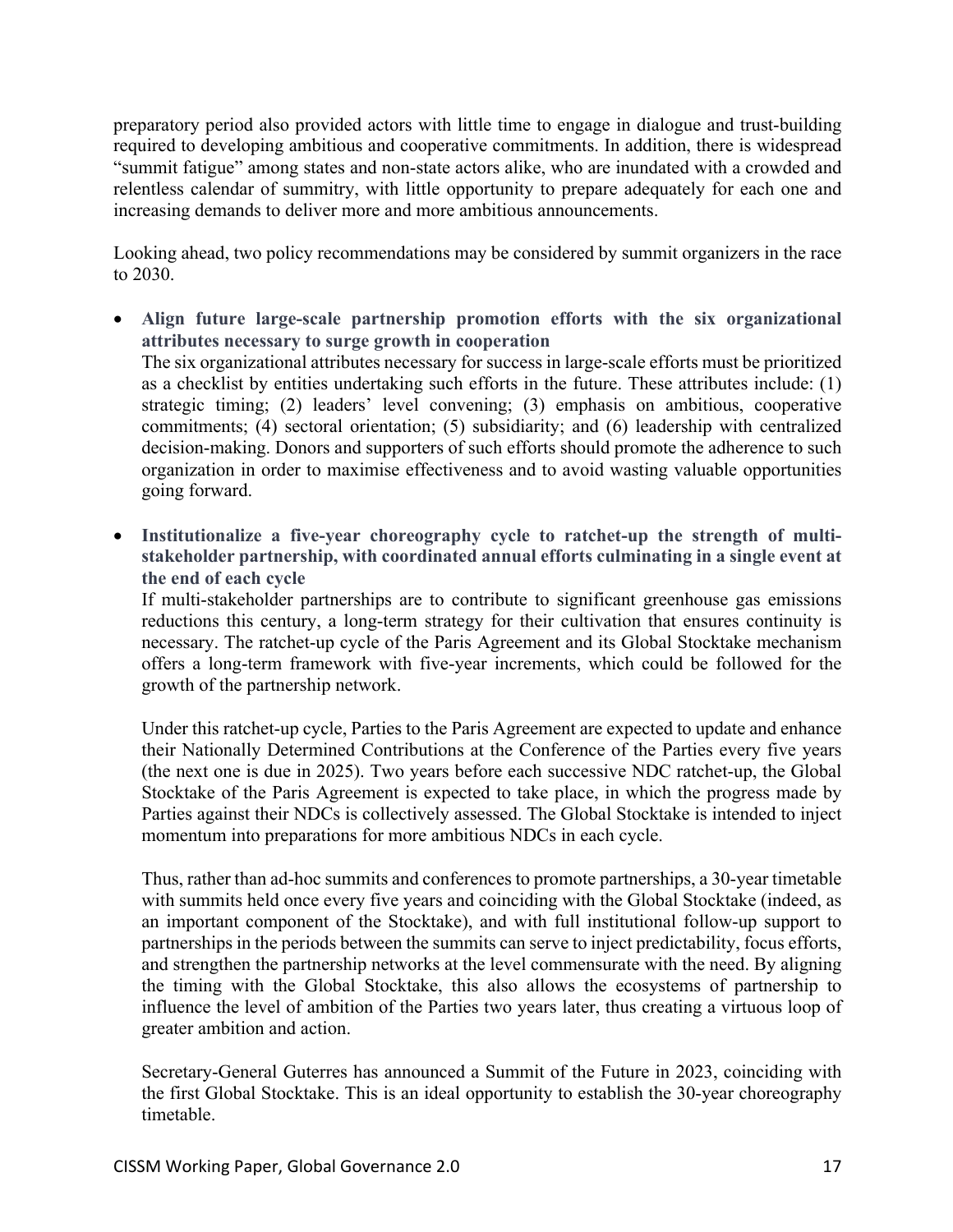# **5 Exploring Collective Choreography for other Global Public Goods**

Given that collective choreography spurred the greatest growth of partnership on climate change in the past two decades, could it be usefully applied to advance the achievement of other global public goods that require collective action among different types of stakeholders? This question opens a new research agenda for scholars of partnerships and/or global public goods.

Collective choreography, as an act of effective nudging, uses existing motivations among a variety of actors to propel them towards cooperating more than they otherwise would have. To determine whether and which other problems may be well-suited to this approach, initial steps in this research agenda might be to identify the features of the climate governance problem that have made it conducive to benefitting from collective choreography. If similar such features—whether structural, political, or substantive—can be found in other issue areas, then this may point to potential for collective choreography as a way to advance pragmatic collective action on the issue.

# *5.1 What Makes a GPG Conducive to Collective Choreography?*

Considering the case of climate change, four features of this problem seem to have made it conducive to collective choreography.

First, control over many levers of action for reducing greenhouse gases is distributed among many actors, both state and non-state. The sources of greenhouse gases, which are the drivers of humaninduced climate change, are in a large variety of economic sectors and activity upon which modern human life depend (e.g. the oil and gas industry, agriculture, transport, and so on). This makes an industry pathway in each sector a valuable one for the delivery of the climate GPG, and in particular requires cooperation among various actors rather than simply individual actions.<sup>28</sup> For instance, reducing emissions from deforestation and land degradation is an important part of the climate mitigation solution. Consumer goods companies involved in deforestation (e.g. Unilever and Nestlé), governors of provinces or states with large areas of forests, environmental NGOs, media, consumers, and national governments all hold influence over this problem and therefore its solution.

Second, economic and social benefits to non-state actors for engaging in voluntary cooperation on climate change already exist or can be created. The primary motivations for businesses seeking to engage in GPG partnerships are to secure reputational and monetary rewards. Pressure from civil society and media are a major motivation for large companies that see risks to their positions in the market, and are an indicator for an emerging consumer demand. In addition, the aggressive development of alternative technologies and reduction of their costs has made the business case for changing operations in ways that reduce carbon emissions.

<sup>&</sup>lt;sup>28</sup> Collective action among all pertinent stakeholders is not the only pathway to solving the climate crisis. An alternative approach might be the invention, by a single research institution, of a geoengineering solution that would counteract the effects of greenhouse gases in the atmosphere. Such a *single best shot* solution is the aim of prominent philanthropists such as Bill Gates. Given the urgency of climate change and the low likelihood of the availability of such a silver bullet, such single best shot efforts should not diminish collective action in the global response to climate change (although they may end up providing solutions upon which the world depends).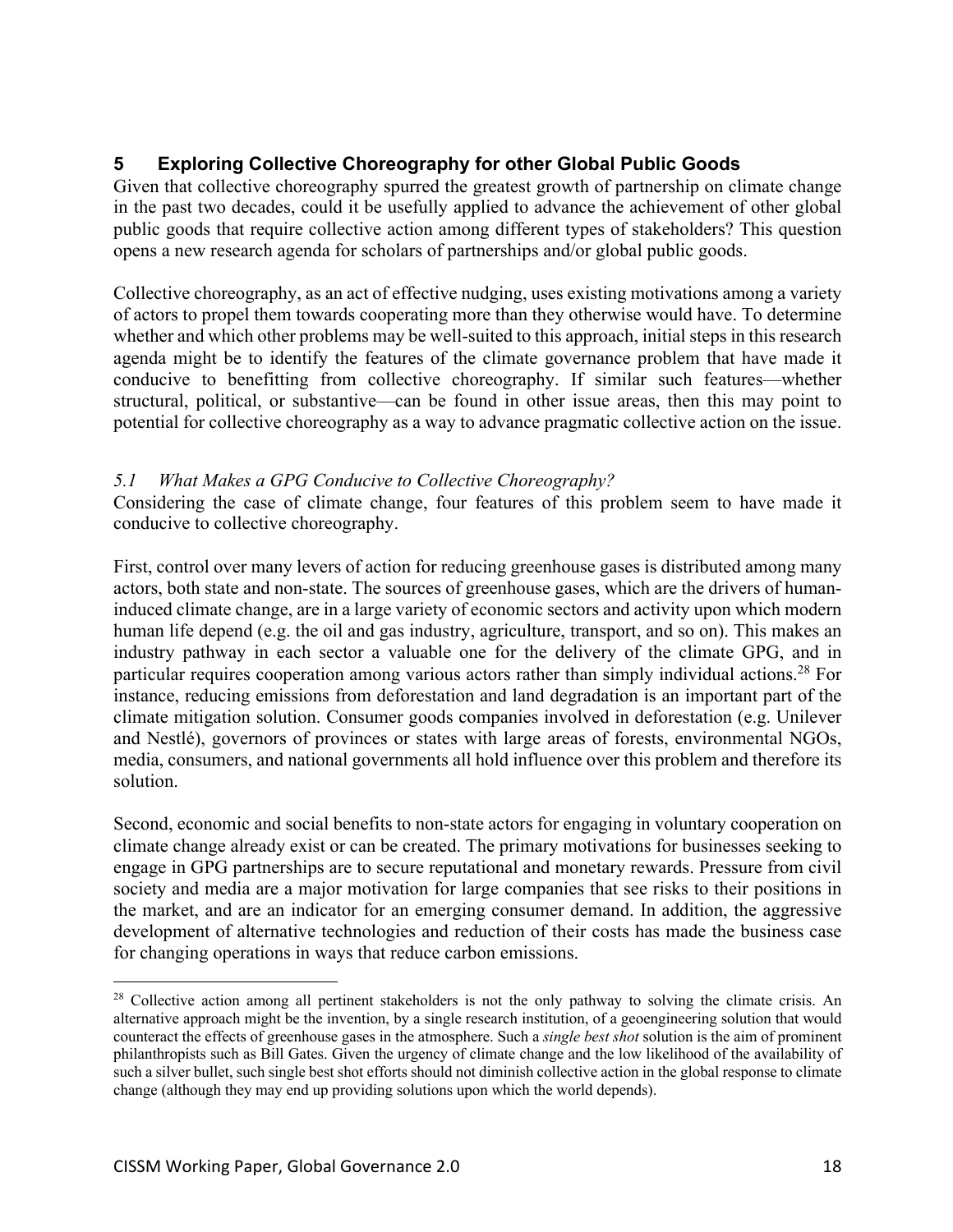Third, despite these motivations, barriers to cooperation exist in the form of high transaction costs, risks and limited trust. These barriers need to be proactively lowered if voluntary cooperation is to grow. This includes: trust-building among actors, whether of the same type (e.g. businesses that may be competitors to each other) or among various types (e.g. indigenous peoples' organizations and businesses together); provision of intermediary and coordination services to lower transaction costs; and de-risking through the onboarding of additional partners and/or provision of incentives to accept risks.

Fourth, the limited progress in the intergovernmental arena since the UNFCCC was signed in 1992 as well as continued challenges posed by climate change, caused governmental leaders to welcome a mediation role by the Secretary-General on this issue. This opened the door for the Secretary-General to develop some autonomy on this issue vis-à-vis UN member states over time, thereby laying the foundation for the Secretary-General to become the choreographer among all relevant actors and put in place the six organizational attributes for an effective summit. Thus, a frustration with the intergovernmental process, and a consequent willingness among leaders to the UN Secretary-General taking an active role in the issue area is a prerequisite to collective choreography.

In a generalized form, the four features of a global problem that might make it a suitable candidate for collective choreography are: (1) distributed control over establishing the changes necessary for the solution; (2) potential for economic benefits to actors with control over delivering the solution; (3) high barriers to cooperation among these actors; and (4) frustration among political leaders with the lack of progress in the intergovernmental arena, sufficient to convince them to welcome a mediation effort and/or alternative routes to solution.

# *5.2 A Research Agenda for Collective Choreography and Global Pubic Goods*

The Sustainable Development Goals comprise many different global public goods. Identifying a few such goods and studying their potential for delivery via collective choreography is a new research agenda opened by this study.

For example, infectious disease has long been a global challenge. A global public good on this issue could be defined in several ways. For instance, the aim of disease eradication (such as in the case of small pox or polio) defines the GPG as the complete absence of the disease. By contrast, the aim of containment of disease (such as in the case of measles, the seasonal influenza and potentially Covid-19) defines the GPG as significantly reduced threat to humanity. Whether eradication or containment is the aim, responding effectively to infectious disease requires multiple discrete collective action efforts: information-sharing among countries on the incidence of disease; compliance with the various requirements of treaties; the development of an effective vaccine; the global rollout of the vaccine; responsible and fact-based public communications; and so on.

Does infectious disease control display the four features of the problem structure to make it conducive to collective choreography? If so, what do the histories of intergovernmental governance and multi-stakeholder partnerships on this issue tell us about the role that the UN Secretary-General has played and the potential for Good Offices to spur growth in partnerships on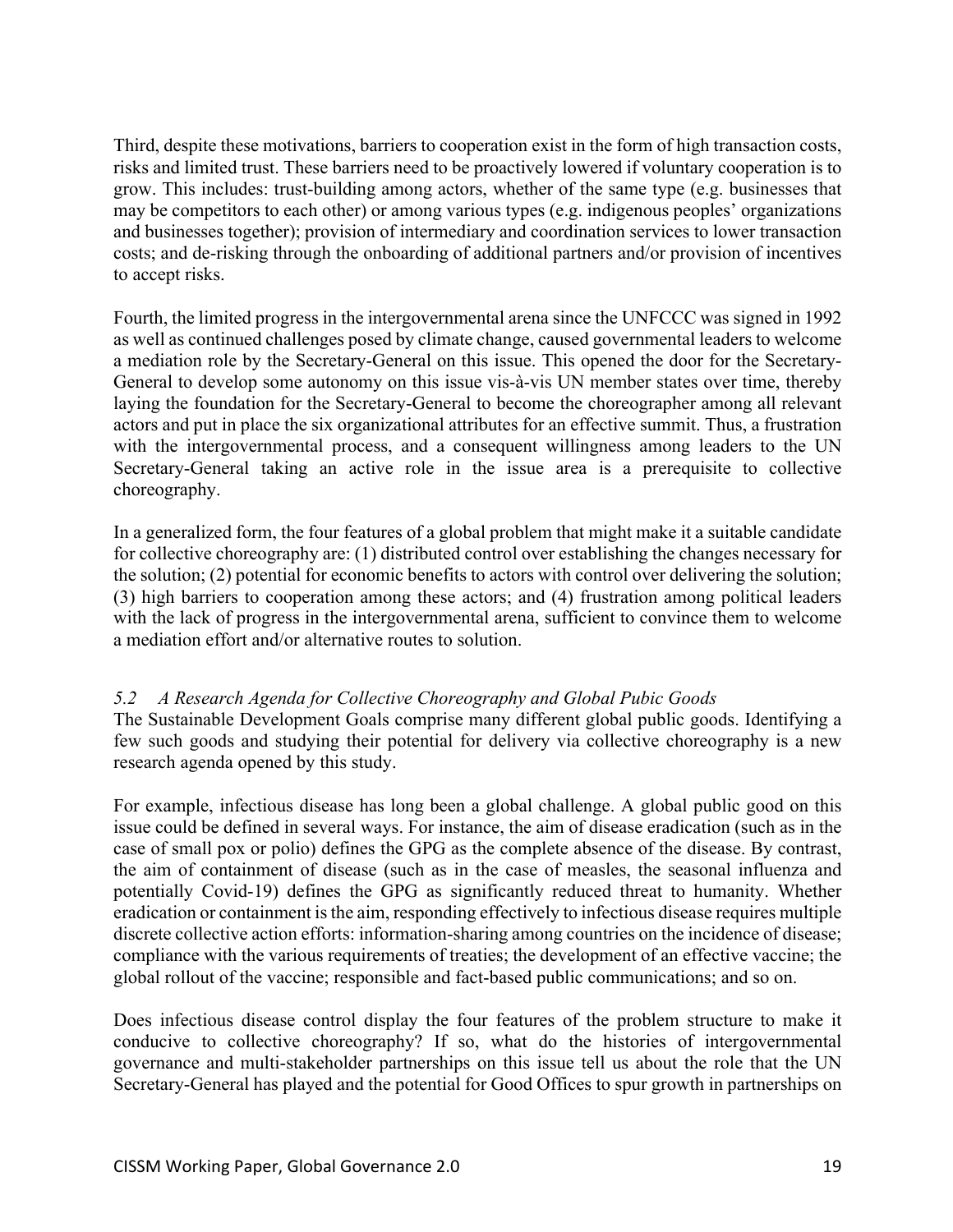infectious disease? How can the existing multilateral processes on infectious disease be harnessed in the context of the collective choreography mechanism to spur improved collective action?

Research on this and other global public goods could be valuable inputs to policy-making in the race to 2030.

# **6 Conclusion**

This study sought to understand whether and how large-scale efforts by IOs (such as summits and conferences) have caused the growth of partnerships on climate change. It found that, contrary to conventional wisdom, among international organizations, only the efforts led by the UN Secretary-General have been successful in driving the growth of climate partnerships. Six organizational attributes were identified as conditions of success for these efforts, in effect enabling a mechanism this study labels the collective choreography of cooperation: (1) strategic timing; (2) leaders' level convening; (3) emphasis on ambitious, cooperative commitments; (4) sectoral orientation; (5) subsidiarity; and (6) leadership with centralized decision-making. This study further found that for an actor to be able to organize an effort in this way, it would require high level of convening power and autonomy. The UN secretary-General gained autonomy on climate change over several decades, and among IOs, this office stands unique in its ability to act as choreographer in such an effort.

This paper then identified four generalizable features of the climate problem that made it conducive to collective choreography: (1) there is dispersed control over causes of the problem and over possible solutions; (2) economic and social benefits to non-state actors for engaging in voluntary cooperation on climate change exist or can be made to exist; (3) barriers to cooperation exist in the form of high transaction costs, risks and limited trust; and (4) the problem must be mature enough that multilateral solutions have been attempted but without success thus far. As such, this paper provides a basis for further investigation into the potential to apply collective choreography to other global public goods.

As instruments in service of "We the peoples", IOs are most true to their founding ideals when engaging in the collective choreography this study described. If the value of collective choreography can be demonstrated in other areas that demand cooperation, and if this mode of working is adequately nurtured, then the transformative value of IOs for the peoples of the world may begin to be realized. In a zeitgeist marked by rapidly rising nationalism and retreat from international cooperation, such a role seems not an elective, but a necessity, if we are to achieve our collective aim of "better standards of life in larger freedom."29

<sup>29</sup> United Nations, 'Charter of the United Nations'.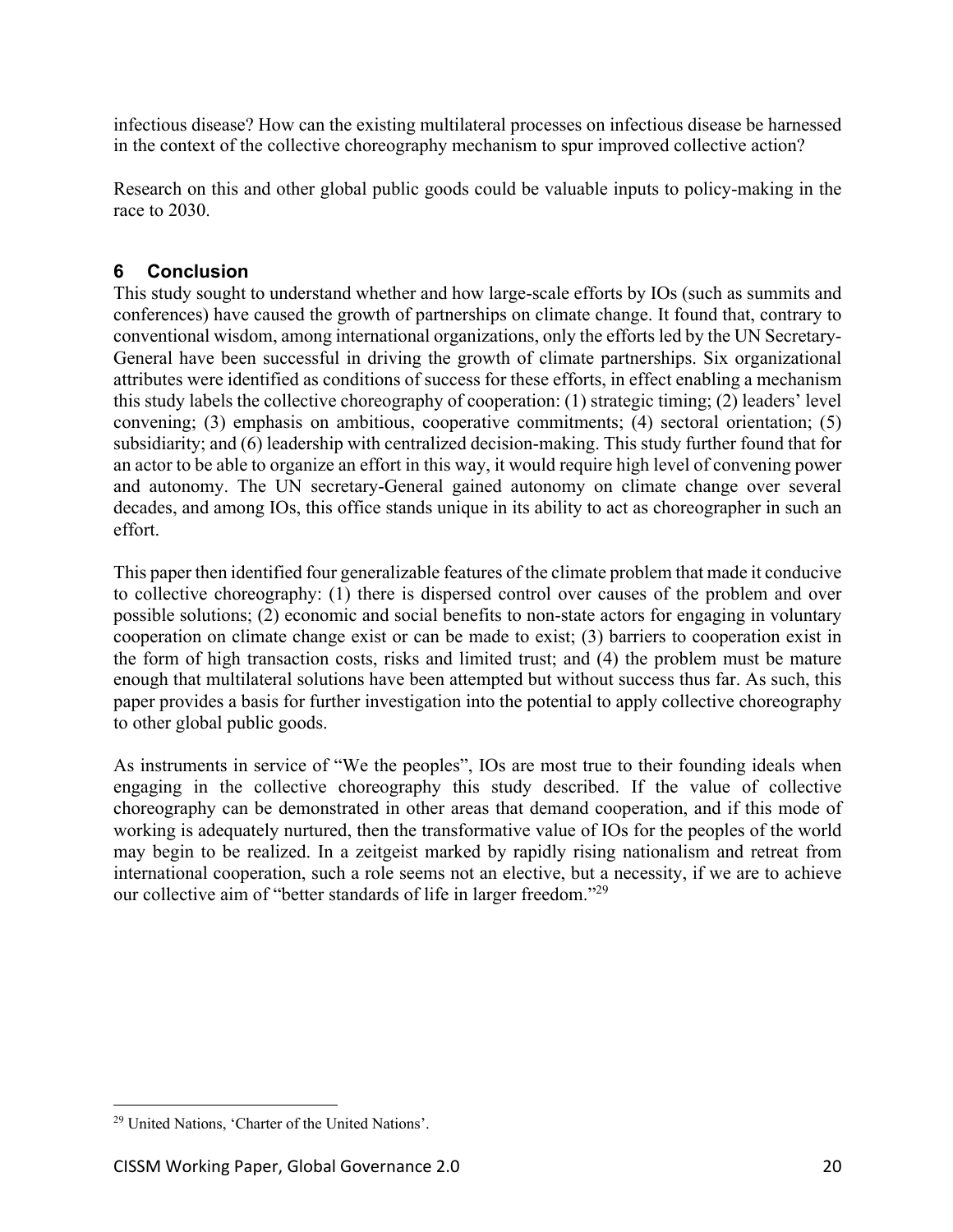#### **REFERENCES**

- Andonova, Liliana B. *Governance Entrepreneurs: International Organizations and the Rise of Global Public-Private Partnerships*. 1st ed. Cambridge: Cambridge University Press, 2017. https://doi.org/10.1017/9781316694015.
- Barnett, Michael N., and Martha Finnemore. 'The Politics, Power, and Pathologies of International Organizations'. *International Organization* 53, no. 4 (ed 1999): 699–732. https://doi.org/10.1162/002081899551048.
- Benedick, Richard. *Ozone Diplomacy*. Harvard University Press, 1998. http://www.hup.harvard.edu/catalog.php?isbn=9780674650039.
- Chasek, Pamela, Lynn M. Wagner, and Lynn M. Wagner. 'Singing the Unsung: Secretariats in Global Environmental Politics: Sikina Jinnah'. The Roads from Rio. Routledge, 23 April 2012. https://doi.org/10.4324/9780203125564-16.
- Group of Eight. 'Gleneagles Plan of Action'. Government of the United Kingdom, 5 March 2008. webarchive.nationalarchives.co.uk. https://webarchive.nationalarchives.gov.uk/20080305153210/http://www.berr.gov.uk/ene rgy/policy-strategy/international/g8/page28073.html.
- Hale, Thomas. 'Managing the Disaggregation of Development: How the Johannesburg "Type II" Partnerships Can Be Made Effective'. Princeton University, 2 May 2003.
- Jordan, Andrew J., Dave Huitema, Harro van Asselt, and Johanna Forster. *Governing Climate Change: Polycentricity in Action?* Cambridge: Cambridge University Press, 2018. https://doi.org/10.1017/9781108284646.
- Kaul, Inge, and Pedro Conceiçāo. *The New Public Finance: Responding to Global Challenges*. *The New Public Finance*. Oxford University Press. Accessed 8 September 2020. https://oxford.universitypressscholarship.com/view/10.1093/acprof:oso/9780195179972. 001.0001/acprof-9780195179972.
- Michaelowa, Katharina, and Axel Michaelowa. 'Transnational Climate Governance Initiatives: Designed for Effective Climate Change Mitigation?' *International Interactions* 43, no. 1 (January 2017): 129–55. https://doi.org/10.1080/03050629.2017.1256110.
- NewClimate Institute, Data-Driven Lab, PBL, German Development Institute, and Blavatnik School of Government, University of Oxford. 'Global Climate Action from Cities, Regions and Businesses: Impact of Individual Actors and Cooperative Initiatives on Global and National Emissions', 2019.
- 'PARTNERSHIP INITIATIVES ANNOUNCED AT SUSTAINABLE DEVELOPMENT SUMMIT IN JOHANNESBURG | Meetings Coverage and Press Releases'. Accessed 6 April 2020. https://www.un.org/press/en/2002/envdev678.doc.htm.
- Pattberg, Philipp H., Frank Biermann, Sander Chan, and Aysem Mert. *Public-Private Partnerships for Sustainable Development: Emergence, Influence and Legitimacy*. Edward Elgar Publishing, 2012.
- Pattberg, Philipp, and Oscar Widerberg. 'Transnational Multistakeholder Partnerships for Sustainable Development: Conditions for Success'. *Ambio* 45, no. 1 (1 February 2016): 42–51. https://doi.org/10.1007/s13280-015-0684-2.
- Ramcharan, Bertrand. *Preventive Diplomacy at the UN.* Indiana University Press, 2008.
- Ramstein, Céline. 'Rio+20 Voluntary Commitments: Delivering Promises on Sustainable Development?' *IDDRI* 23, no. 12 (December 2012): 28.
- Sapatnekar, Poorti. 'Do Intergovernmental Organizations Drive the Growth of Voluntary Cooperation on Climate Change?', 2020. https://doi.org/10.13016/4qdo-biyh.